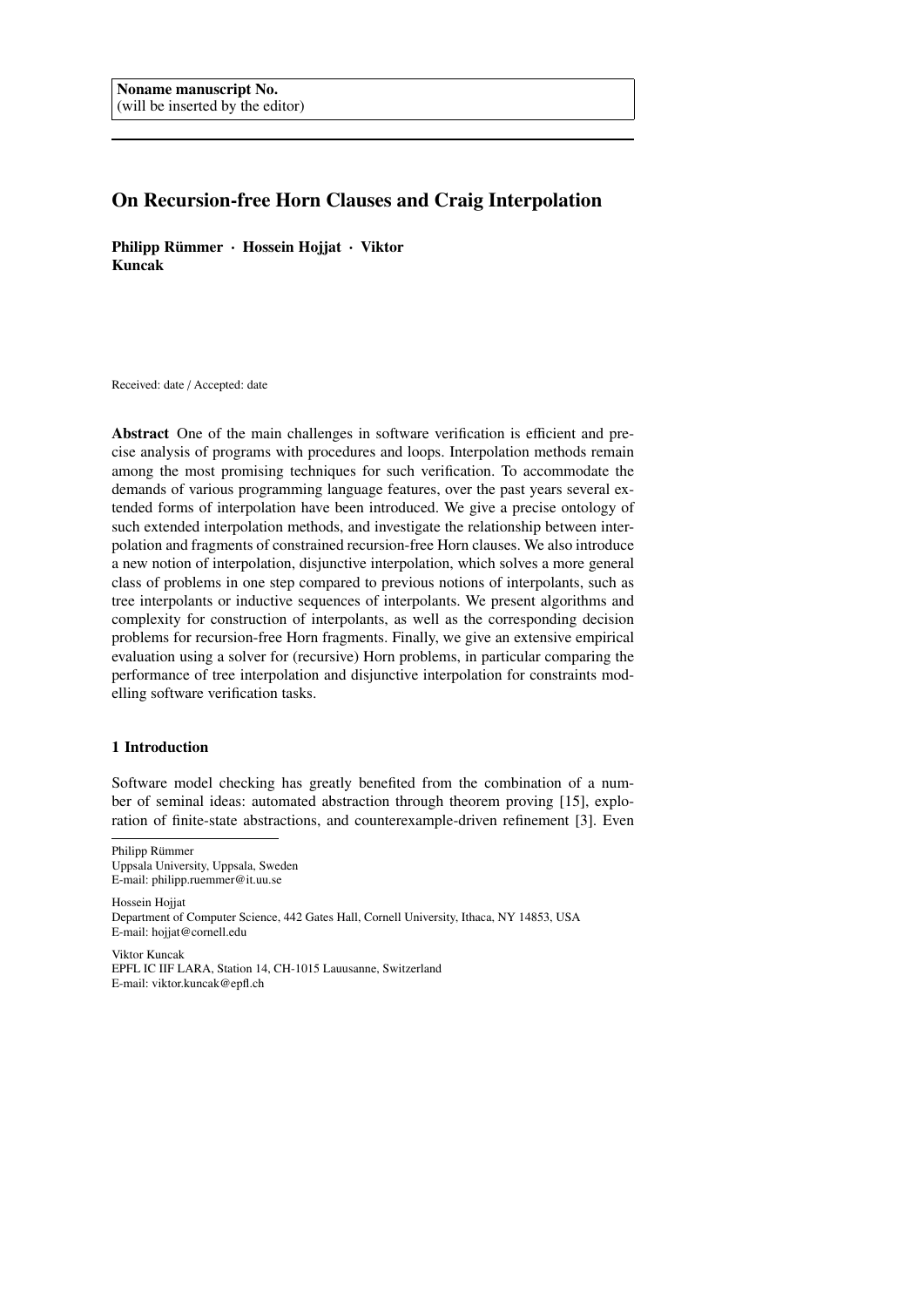though these techniques can be viewed independently, the effectiveness of verification has been consistently improving by providing more sophisticated communication between these steps. Often, carefully chosen search aspects are being pushed into a learning-enabled constraint solver, resulting in better overall verification performance. An essential advance was to use interpolants derived from unsatisfiability proofs to refine the abstraction [22]. In recent years, we have seen significant progress in interpolating methods for different logical constraints [8, 9, 34], and a wealth of more general forms of interpolation [1, 21, 34, 37].

As a promising direction to extend the reach of automated verification methods to programs with procedures, and concurrent programs, among others, recently the use of Horn constraints as intermediate representation has been proposed [16,17,34]. This paper examines the relationship between various forms of Craig interpolation and syntactically defined fragments of recursion-free Horn clauses, observing in particular a natural correspondence between Craig interpolation and several natural fragments of Horn clauses. Extrapolating from this correspondence, we identify a new notion, *disjunctive interpolants*, which are more general than tree interpolants and inductive sequences of interpolants, but can still effectively be computed. Like tree interpolation [21,34], a disjunctive interpolation query is a tree-shaped constraint specifying the interpolants to be derived; however, in disjunctive interpolation, branching in the tree can represent both conjunctions and disjunctions. We present an algorithm for solving the interpolation problem, relating it to a subclass of recursion-free Horn clauses [17,35,36]. We then consider solving general recursion-free Horn clauses and show that this problem is solvable whenever the logic admits interpolation. We establish tight complexity bounds for solving recursion-free Horn clauses for propositional logic (PSPACE) and for integer linear arithmetic (co-NEXPTIME). In contrast, the disjunctive interpolation problem remains in coNP for these logics. We also show how to use solvers for recursion-free Horn clauses to verify recursive Horn clauses using counterexample-driven predicate abstraction. We present an algorithm and experimental results on publicly available benchmarks.

*Organisation.* Related work is surveyed in Sect. 1.1, following in Sect. 2 by an example of (recursive) Horn clauses. Sect. 3 formally introduces the concept of Horn clauses. Sect. 4 investigates the relationship between several Horn fragments and Craig interpolation; in more detail, Sect. 5 introduces tree interpolants, and Sect. 6 disjunctive interpolants. Sect. 7 considers the problem of solving general recursionfree sets of Horn clauses. Sect. 8 gives results about the computational complexity of solving recursion-free Horn clauses, and corresponding interpolation problems. Finally, Sect. 9 defines model checking algorithms on the basis of the various interpolation approaches, and Sect. 9.2 provides an empirical evaluation.

#### 1.1 Related Work

There is a long line of research on Craig interpolation methods, and generalised forms of interpolation tailored to verification. For an overview of interpolation in the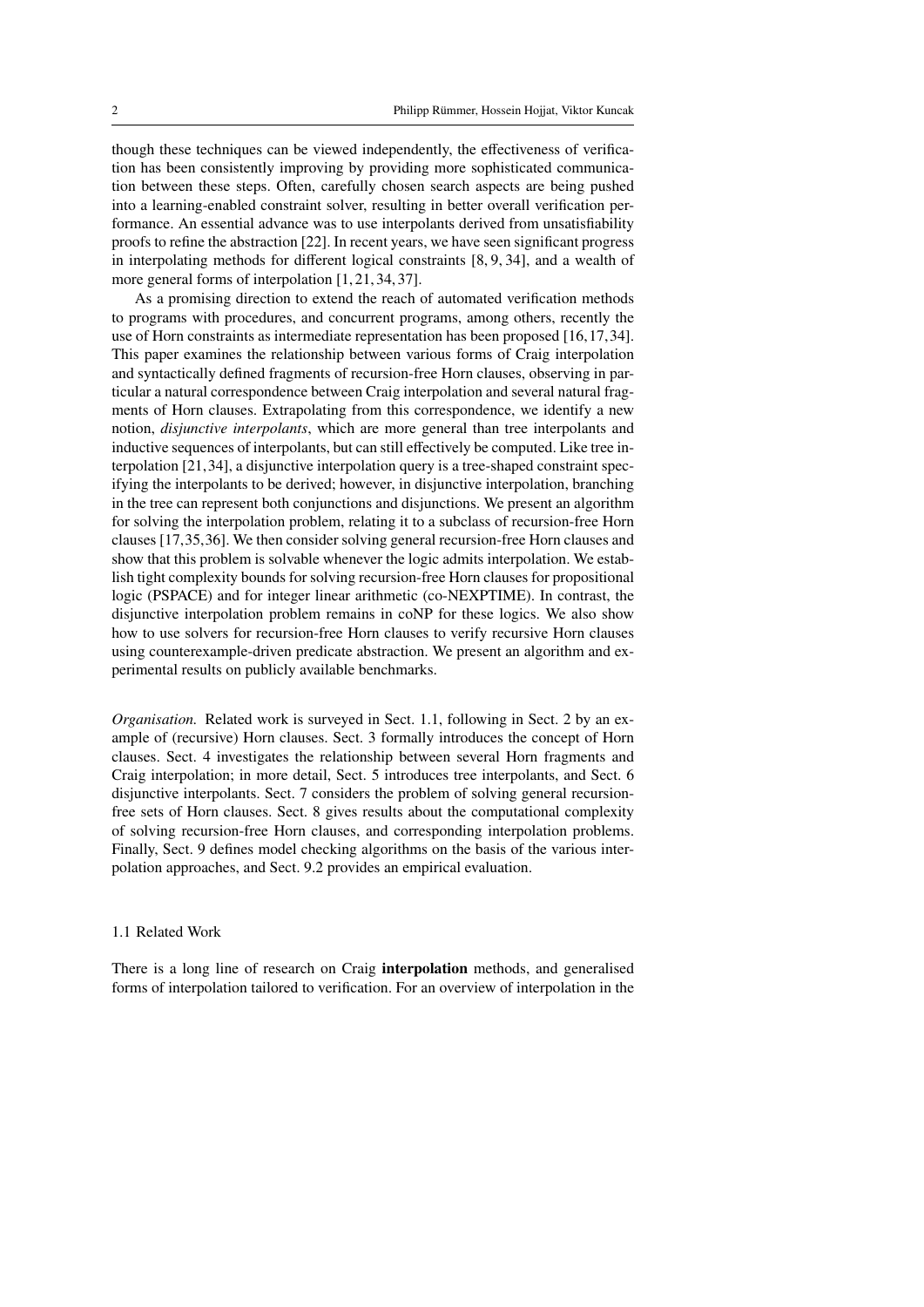presence of theories, we refer the reader to [8, 9]. Binary Craig interpolation for implications  $A \rightarrow C$  goes back to [10], was used on conjunctions  $A \wedge B$  in [32], and generalised to inductive sequences of interpolants in [22, 33]. The concept of tree interpolation, strictly generalising inductive sequences of interpolants, is presented in the documentation of the interpolation engine iZ3 and in [34]; the computation of tree interpolants by computing a sequence of binary interpolants is also described in [21]. In this paper (extending work in [39,40]), we present a new form of interpolation, *disjunctive interpolation*, which is strictly more general than sequences of interpolants and tree interpolants. Our implementation supports Presburger arithmetic, including divisibility constraints [8], which is rarely supported by existing tools, yet helpful in practice [24].

A further generalisation of inductive sequences of interpolants are restricted DAG interpolants [1], which also include disjunctiveness in the sense that multiple paths through a program can be handled simultaneously. Disjunctive interpolants are incomparable in power to restricted DAG interpolants, since the former does not handle interpolation problems in the form of DAGs, while the latter does not subsume tree interpolation. A combination of the two kinds of interpolants ("disjunctive DAG interpolation") is strictly more powerful (and harder) than disjunctive interpolation, see Sect. 8 for a complexity-theoretic analysis. We discuss techniques and heuristics to practically handle shared sub-trees in disjunctive interpolation, extending the benefits of DAG interpolation to recursive programs.

Horn clauses have extensively been used in the context of (constraint) logic programming community, for the purpose of program analysis and related application (e.g., [4,13,20,36]). The use of Horn clauses as intermediate representation for model checking was proposed in [17], with the verification of concurrent programs as main application. The underlying procedure for solving sets of recursion-free Horn clauses, over the combined theory of linear rational arithmetic and uninterpreted functions, was presented in [18]. Our paper extends this direction by presenting general results about solvability and computational complexity, independent of any particular calculus. Our experiments are with linear *integer* arithmetic, arguably a more faithful model of discrete computation than rationals [24].

An algorithm to solve recursion-free systems of Horn constraints by repeated computation of binary interpolants was given in [43], for the purpose of type inference. Further techniques for solving Horn clauses were developed in [26]. Horn clauses are also used as a format for verification problems supported by the SMT solver Z3 [23], generalising the IC3 algorithm; several recent papers propose optimisations of the algorithm by integrating abstraction [29] and under-approximations [28].

In addition to methods for ordinary (constrained) Horn clauses, a range of extensions have been proposed in literature. This includes support for restricted forms of existential quantification [5], for the computation of solutions in presence of wellfoundedness constraints [19], as well as for derivation of quantified predicates in solutions of Horn clauses [7]. Verification methods on the basis of Horn clauses, including inter-procedural model checking, were given in [16].

Inter-procedural software model checking with interpolants has been an active area of research. In the context of predicate abstraction, it has been discussed how well-scoped invariants can be inferred [22] in the presence of function calls. Based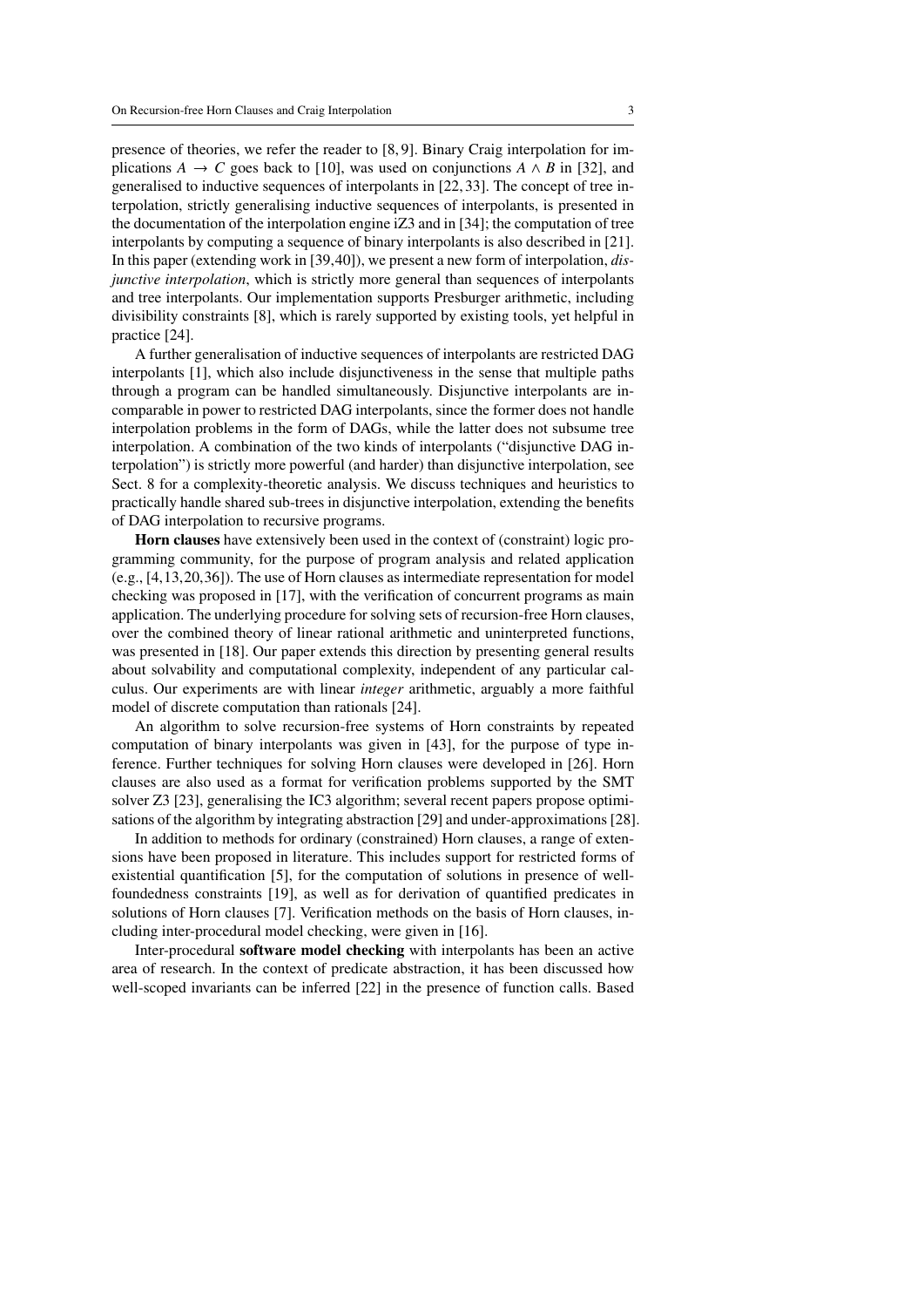(1)  $gcd(M,N,R) \leftarrow M = N \wedge R = M$ (2)  $gcd(M,N,R) \leftarrow M > N \wedge M1 = M - N \wedge gcd(M1,N,R)$ (3)  $\text{gcd}(M.N.R) \leftarrow M < N \wedge N1 = N - M \wedge \text{gcd}(M.N1.R)$ (4) false ←  $M \ge 0 \land M = N \land \text{gcd}(M, N, R) \land R > M$ 

Fig. 1 Horn clauses computing the greatest common divisor of two numbers and an assertion on result. Variables are universally quantified in each clause.

(1)  $gcd(M,N,R) \leftarrow M = N \wedge R = M$ (1') gcd1(M,N,R)  $\leftarrow$  M = N  $\land$  R = M (2') gcd(M,N,R) ← M > N  $\land$  M1 = M – N  $\land$  gcd1(M1,N,R) (3') gcd(M,N,R)  $\leftarrow$  M < N  $\land$  N1 = N  $-$  M  $\land$  gcd1(M,N1,R) (4) false  $\leftarrow M \ge 0 \land M = N \land \text{gcd}(M, N, R) \land R > M$ 

Fig. 2 Extended recursion-free approximation of the Horn clauses in Fig. 1.

on the concept of Horn clauses, a predicate abstraction-based algorithm for bottom-up construction of function summaries was presented in [16]. Verification of programs with procedures is described in [21] (using nested word automata) as well as in [2]. Function summaries generated using interpolants have also been used in bounded model checking [41]. Researchers also showed how to lift these techniques to higherorder programs [25, 44].

#### 2 Example: Verification of Recursive Predicates

We start by showing how our approach can verify programs encoded as Horn clauses, by means of predicate abstraction and a theorem prover for Presburger arithmetic. Fig. 1 shows an example of a system of Horn clauses that compute the greatest common divisor of its first and its second argument in its third argument. After invoking the gcd operation on the equal positive numbers *M* and *N*, we wish to check whether it is possible for the result *R* to be more than the *M*. In general, we encode error conditions as Horn clauses with *false* in their head, and refer to such clauses as error clauses, although such clauses do not have a special semantic status in our system. When executed with these clauses as input, our verification tool automatically identifies that the definition of  $gcd(M,N,R)$  as the predicate  $(M = N) \rightarrow (M \ge R)$  gives a solution to these Horn clauses. In terms of safety (partial correctness), this means that the error condition cannot be reached.

Our approach uses counterexample-driven refinement to perform verification. In this example, the abstraction of Horn clauses starts with a trivial set of predicates, containing only the predicate *false*, which is assumed to be a valid approximation until proven otherwise. Upon examining a clause that has a concrete satisfiable formula on the right-hand side (e.g.  $M = N \wedge R = M$ ), we rule out *false* as the approximation of gcd. In the absence of other candidate predicates, the approximation of gcd becomes the conjunction of an empty set of predicates, which is *true*. Using this approximation the error clause is no longer satisfied. At this point the algorithm checks whether a true error is reached by directly chaining the clauses involved in computing the approximation of predicates. This amounts to checking whether the following recursion-free subset of clauses has a solution: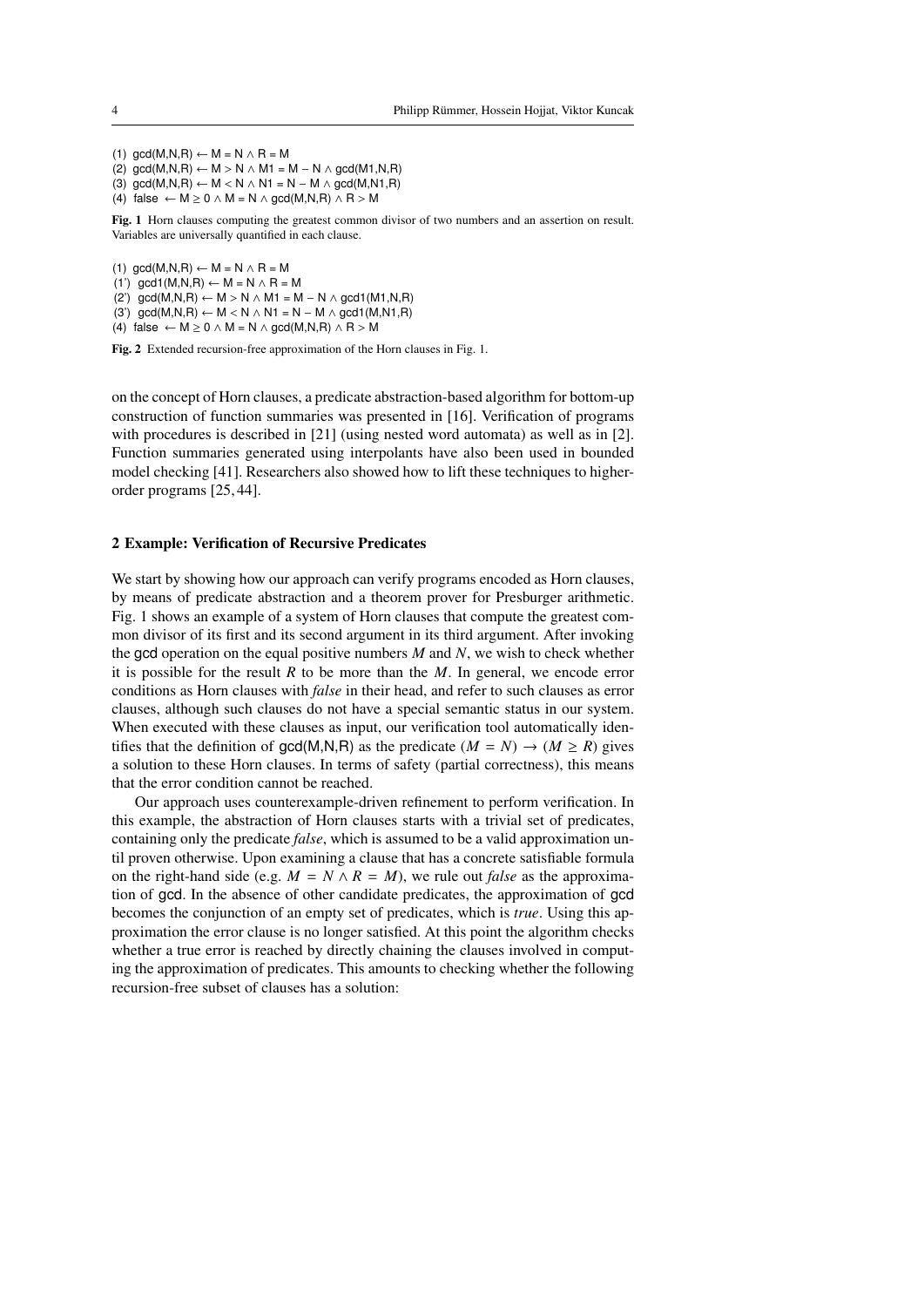```
(1) gcd(M,N,R) \leftarrow M = N \wedge R = M
```
(4) false ←  $M \ge 0 \land M = N \land \text{gcd}(M, N, R) \land R > M$ 

The solution to above problem is any formula *<sup>I</sup>*(*M*, *<sup>N</sup>*, *<sup>R</sup>*) such that

 $I(M,N,R) \leftarrow M = N \wedge R = M$ false  $\leftarrow M \geq 0 \land M = N \land I(M,N,R) \land R > M$ 

This is precisely an interpolant of  $M = N \wedge R = M$  and  $M \ge 0 \wedge M = N \wedge R > M$ . A valid interpolant is  $P_1(M, N, R) \equiv M \ge R$ . Choosing this interpolant eliminates the current contradiction for Horn clauses and  $P_1$  is added into a list of abstraction predicates for the relation gcd. Because the predicates approximating gcd are now updated, we consider the abstraction of the system in terms of these predicates.

The predicate  $P_1$  is not a conjunct in a valid approximation for gcd in clause (2), so the following recursion-free unfolding is not solved by the approximation so far:

- (1)  $gcd(M,N,R) \leftarrow M = N \wedge R = M$
- (2') gcd1(M,N,R) ← M > N ∧ M1 = M − N ∧ gcd(M1,N,R)<br>(4') false ← M > 0 ∧ M = N ∧ gcd1(M,N,R) ∧ R > M
- false  $\leftarrow M \geq 0 \land M = N \land \text{gcd1}(M,N,R) \land R > M$

This particular problem could be reduced to solving an interpolation sequence, but it is more natural to think of it simply as a solution for recursion-free Horn clauses. A solution is an interpretation of the relations gcd and gcd1 as ternary relations on integers, such that the clauses are true. Note that this problem could also be viewed as the computation of tree interpolants, which are also a special case of solving recursion-free Horn clauses, as are DAG interpolants and a new notion of disjunctive tree interpolants that we introduce. In line with [16–18] we observe that recursion-free clauses are a perfect fit for counterexample-driven verification: they allow us to provide the theorem proving procedure with much more information that they can use to refine abstractions. In the limit, the original set of clauses or its recursive unfoldings are its own approximations, some of them exact, but the advantage of *recursion-free* Horn clauses is that their solvability is decidable under very general conditions. This provides us with a solid theorem proving building block to construct robust and predictable solvers for the undecidable recursive case. Our paper describes a new such building block: disjunctive interpolants, which correspond to a subclass of non-recursive Horn clauses.

To illustrate disjunctive interpolants, Fig. 2 provides another recursion-free approximations of the problem. In this approximation we can distinguish 3 different paths from the error clause (4) through the clauses  $(1')$ ,  $(2')$  and  $(3')$  to ground formulae. The traditional refinement approach using e.g. tree interpolation typically removes the 3 instances of the spurious counter-examples using 3 interpolation calls. A novelty of disjunctive interpolation is removing the different choices of counterexamples altogether using a single call to the interpolating theorem prover. Eliminating more counter-examples at once can reduce the number of iterations and increase convergence.

#### 3 Formulae and Horn Clauses

*Constraint languages.* Throughout this paper, we assume that a first-order vocabulary of *interpreted symbols* has been fixed, consisting of a set  $\mathcal F$  of fixed-arity function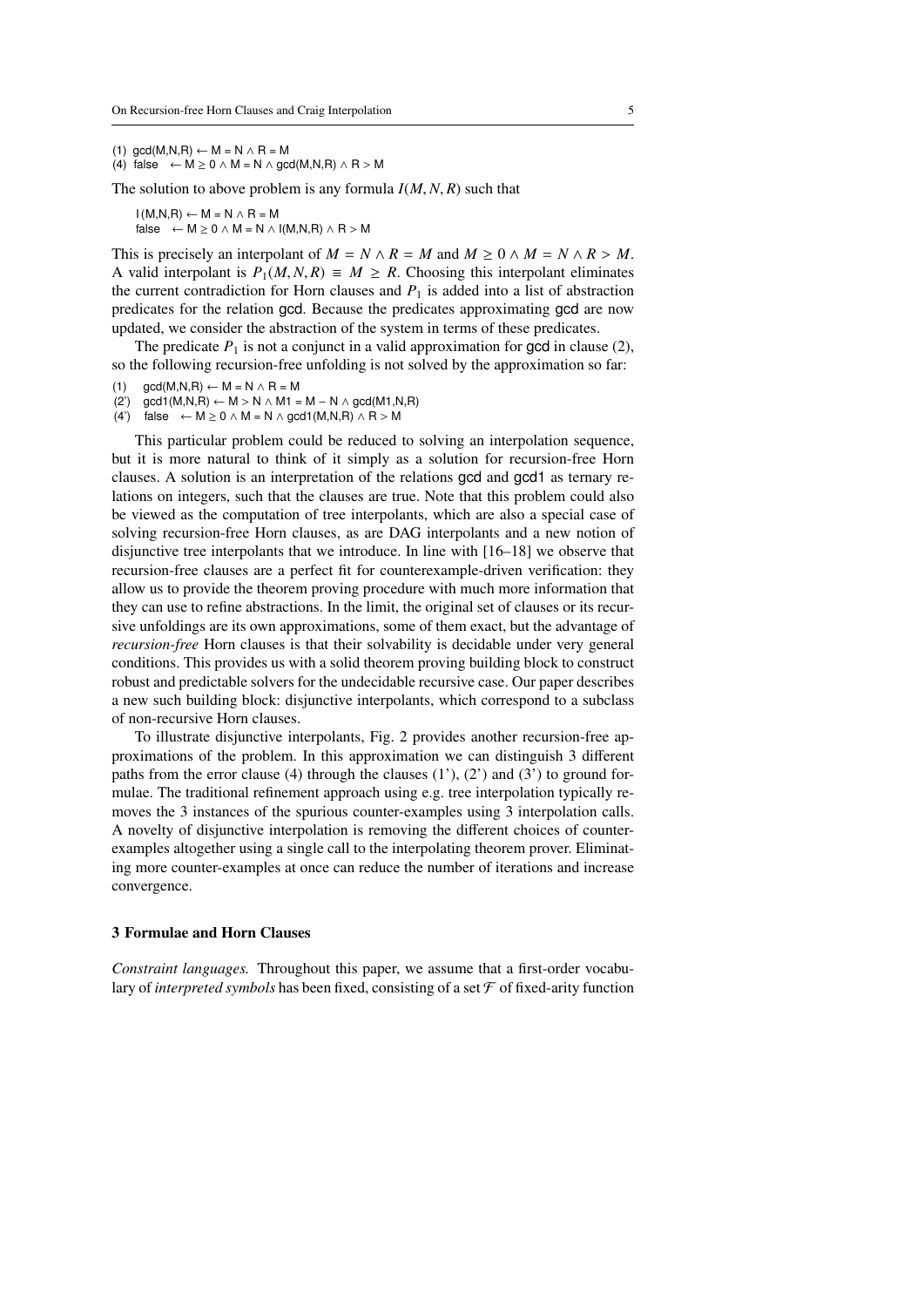symbols, and a set  $P$  of fixed-arity predicate symbols. Interpretation of  $\mathcal F$  and  $P$  is determined by a class  $S$  of structures  $(U, I)$  consisting of non-empty universe  $U$ , and a mapping *I* that assigns to each function in  $\mathcal F$  a set-theoretic function over *U*, and to each predicate in  $P$  a set-theoretic relation over  $U$ . As a convention, we assume the presence of an equation symbol "=" in  $P$ , with the usual interpretation. Given a countably infinite set X of variables, a *constraint language* is a set *Constr* of firstorder formulae over  $\mathcal{F}, \mathcal{P}, \mathcal{X}$  For example, the language of quantifier-free Presburger arithmetic has  $\mathcal{F} = \{+, -, 0, 1, 2, ...\}$  and  $\mathcal{P} = \{=, \le, \}$ .

A constraint is called *satisfiable* if it holds for some structure in S and some assignment of the variables <sup>X</sup>, otherwise *unsatisfiable*. We say that a set Γ <sup>⊆</sup> *Constr* of constraints *entails* a constraint  $\phi \in$  *Constr* if every structure and variable assignment that satisfies all constraints in  $\Gamma$  also satisfies  $\phi$ ; this is denoted by  $\Gamma \models \phi$ .

 $f\nu(\phi)$  denotes the set of free variables in constraint  $\phi$ . We write  $\phi[x_1, \ldots, x_n]$  to state that a constraint contains (only) the free variables  $x_1, \ldots, x_n$ , and  $\phi[t_1, \ldots, t_n]$ for the result of substituting the terms  $t_1, \ldots, t_n$  for  $x_1, \ldots, x_n$ . Given a constraint  $\phi$ containing the free variables  $x_1, \ldots, x_n$ , we write  $Cl_V(\phi)$  for the *universal closure*  $\forall x_1, \ldots, x_n. \phi.$ 

*Positions.* We denote the set of *positions* in a constraint  $\phi$  by *positions*( $\phi$ ). For instance, the constraint  $a \wedge \neg a$  has 4 positions, corresponding to the sub-formulae  $a \wedge \neg a$  $\neg a, \neg a$ , and the two occurrences of *a*. The sub-formula of a formula  $\phi$  underneath a position *p* is denoted by  $\phi \downarrow p$ , and we write  $\phi[p/\psi]$  for the result of replacing the sub-formula  $\phi \downarrow p$  with  $\psi$ . Further, we write  $p \leq q$  if position p is above q (that is, q denotes a position within the sub-formula  $\phi \downarrow p$ , and  $p < q$  if p is strictly above q.

*Craig interpolation* is the main technique used to construct and refine abstractions in software model checking. A binary interpolation problem is a conjunction  $A \wedge B$ of constraints. A *Craig interpolant* is a constraint *I* such that  $A \models I$  and  $B \models \neg I$ , and such that  $f\nu(I) \subseteq f\nu(A) \cap f\nu(B)$ . The existence of an interpolant implies that *A* ∧ *B* is unsatisfiable. We say that a constraint language has the *interpolation property* if also the opposite holds: whenever  $A \wedge B$  is unsatisfiable, there is an interpolant *I*.

#### 3.1 Horn Clauses

To define the concept of Horn clauses, we fix a set  $R$  of uninterpreted fixed-arity *relation symbols,* disjoint from  $P$  and  $F$ . A *Horn clause* is a formula  $C \wedge B_1 \wedge \cdots \wedge B_n$  $B_n \to H$  where

- *C* is a constraint over  $\mathcal{F}, \mathcal{P}, \mathcal{X}$ ;
- − each *B<sub>i</sub>* is an application  $p(t_1, ..., t_k)$  of a relation symbol  $p \in \mathcal{R}$  to first-order terms over  $\mathcal{F} \times Y$ . terms over  $\mathcal{F}, \mathcal{X}$ ;
- *H* is similarly either an application  $p(t_1, \ldots, t_k)$  of  $p \in \mathcal{R}$  to first-order terms, or is the constraint *false*.

*H* is called the *head* of the clause,  $C \wedge B_1 \wedge \cdots \wedge B_n$  the *body*. In case  $C = true$ , we usually leave out *C* and just write  $B_1 \wedge \cdots \wedge B_n \rightarrow H$ . First-order variables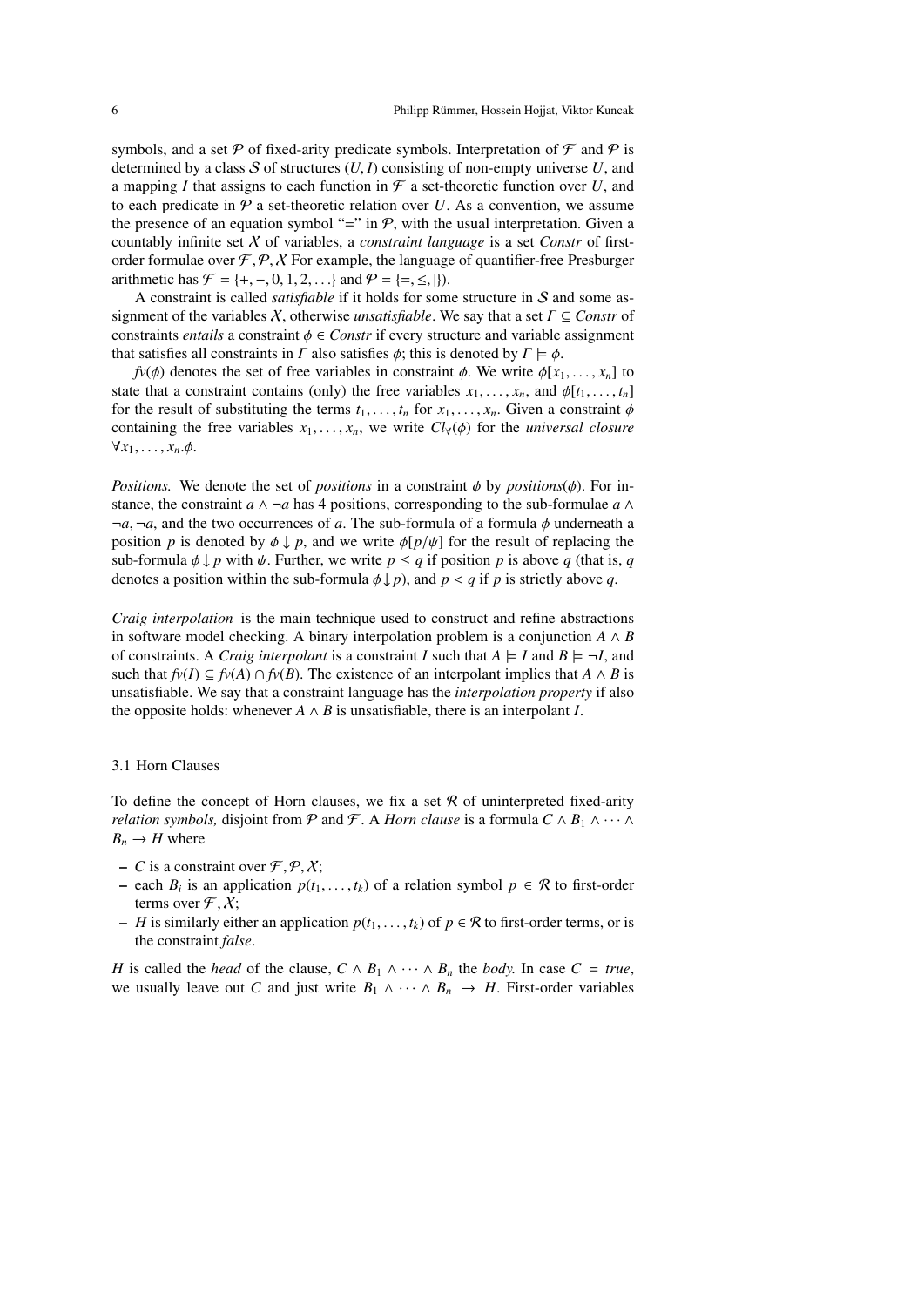(from  $X$ ) in a clause are considered implicitly universally quantified; relation symbols represent set-theoretic relations over the universe *U* of a structure  $(U, I) \in S$ . Notions like (un)satisfiability and entailment generalise straightforwardly to formulae with relation symbols.

A *relation symbol assignment* is a mapping *sol* :  $\mathcal{R} \rightarrow$  *Constr* that maps each *n*-ary relation symbol  $p \in \mathcal{R}$  to a constraint  $sol(p) = C_p[x_1, \ldots, x_n]$  with *n* free variables. The *instantiation sol*(*h*) of a Horn clause *h* is defined by:

$$
sol(C \wedge p_1(\bar{t}_1) \wedge \cdots \wedge p_n(\bar{t}_n) \rightarrow p(\bar{t})) = C \wedge sol(p_1)[\bar{t}_1] \wedge \cdots \wedge sol(p_n)[\bar{t}_n] \rightarrow sol(p)[\bar{t}]
$$
  

$$
sol(C \wedge p_1(\bar{t}_1) \wedge \cdots \wedge p_n(\bar{t}_n) \rightarrow false) = C \wedge sol(p_1)[\bar{t}_1] \wedge \cdots \wedge sol(p_n)[\bar{t}_n] \rightarrow false
$$

**Definition 1** (Solvability) Let  $HC$  be a set of Horn clauses over relation symbols R.

- 1. HC is called *semantically solvable* if for every structure  $(U, I) \in S$  there is an interpretation of the relation symbols  $R$  as set-theoretic relations over  $U$  such that the universal closure  $Cl_V(h)$  of every clause  $h \in H_C$  holds in  $(U, I)$ .
- 2. HC is called *syntactically solvable* if there is a relation symbol assignment *sol* such that for every structure  $(U, I) \in S$  and every clause  $h \in H\mathcal{C}$  it is the case that *Cl*∀(*sol*(*h*)) is satisfied.

Note that, in the special case when S contains only one structure,  $S = \{(U, I)\}\$ , semantic solvability reduces to the existence of relations interpreting  $R$  that extend the structure  $(U, I)$  in such a way to make all clauses true. In other words, Horn clauses are solvable in a structure if and only if the extension of the theory of  $(U, I)$  by relation symbols  $R$  in the vocabulary and by given Horn clauses as axioms is consistent.

A set  $HC$  of Horn clauses induces a *dependence relation*  $\rightarrow_{HC}$  on R, defining  $p \rightarrow_{HC} q$  if there is a Horn clause in HC that contains p in its head, and q in the body. The set  $HC$  is called *recursion-free* if  $\rightarrow$ <sub>HC</sub> is acyclic, and *recursive* otherwise. In the next sections we study the solvability problem for recursion-free Horn clauses; in particular, Theorem 3 below characterises the relationship between syntactic and semantic solvability for recursion-free Horn clauses. This case is relevant, since solvers for recursion-free Horn clauses form a main component of many general Horn-clause-based verification systems [16, 17].

#### 3.2 Semantic and Syntactic Solvability

Clearly, if a set of Horn clauses is syntactically solvable, then it is also semantically solvable. The converse is not true in general, because the solution need not be expressible in the constraint language. Consider the following clause set HC:

```
multA(X,Y,Z) \leftarrow X = 0 \land Z = 0
multA(X,Y,Z) ← multA(X1,Y,Z1) \land X1 = X – 1 \land Z = Z1 + Y
multB(X,Y,Z) \leftarrow X = 0 \wedge Z = 0
multB(X,Y,Z) ← multB(X1,Y,Z1) ∧ X1 = X – 1 ∧ Z = Z1 + Y
false ← multA(X,Y,Z1) \land multB(X,Y,Z2) \land Z1 \neq Z2
```
The clauses define two version of a multiplication and assert that the result is functionally determined by the first two arguments. Let  $a, b \subseteq \mathbb{Z}^3$  denote the interpreta-<br>tions of multa and multa respectively in any solution that satisfies all Horn clauses tions of multA and multB, respectively, in any solution that satisfies all Horn clauses.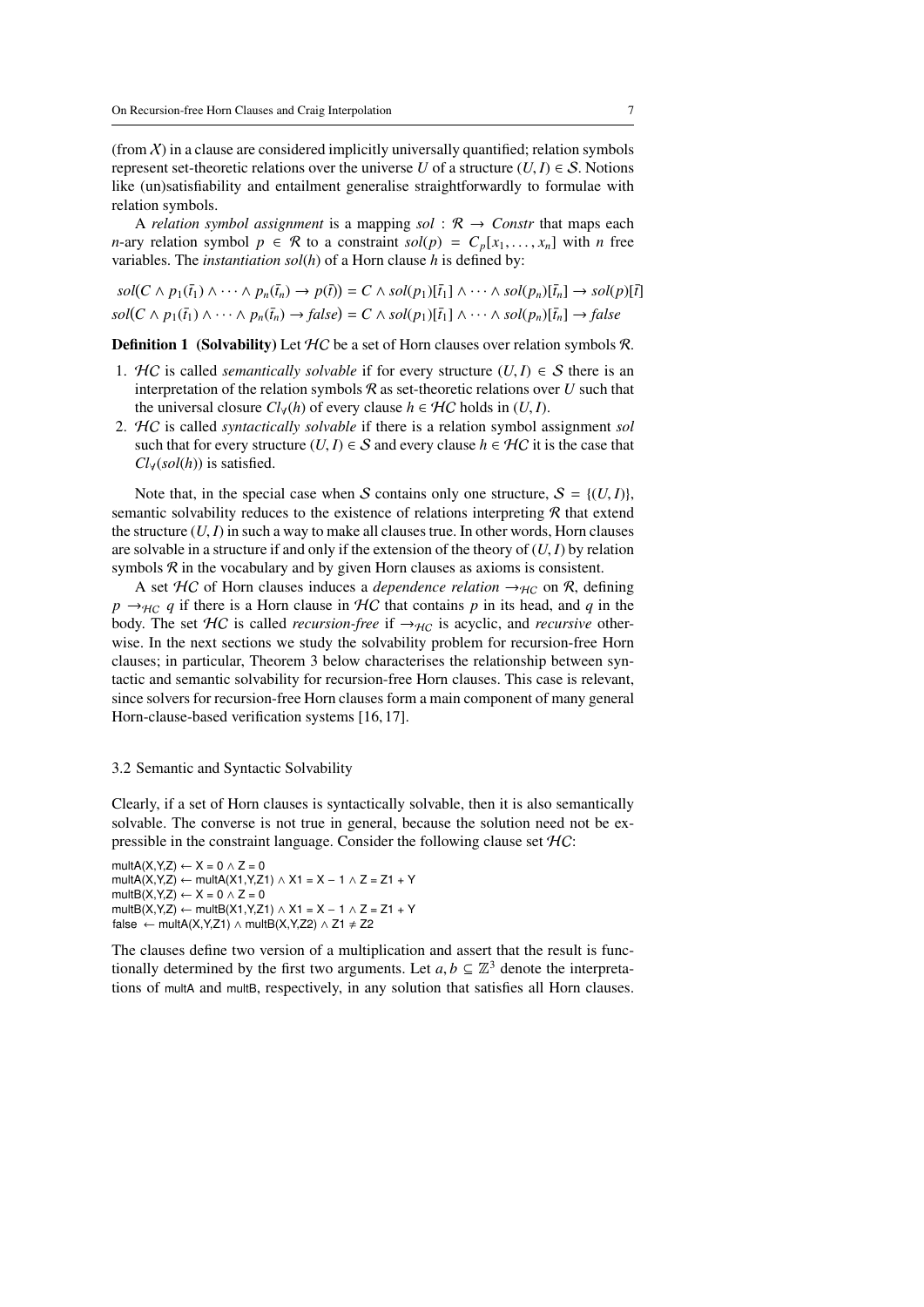8 Philipp Rümmer, Hossein Hojjat, Viktor Kuncak

| Form of interpolation                                                            | <b>Fragment of Horn clauses</b>                                                                                                                                                               |
|----------------------------------------------------------------------------------|-----------------------------------------------------------------------------------------------------------------------------------------------------------------------------------------------|
| Binary interpolation [10,32]<br>$A \wedge B$                                     | Pair of Horn clauses<br>$A \to p(\bar{x}), B \wedge p(\bar{x}) \to false$ with $\{\bar{x}\} = f\nu(A) \cap f\nu(B)$                                                                           |
| Inductive interpolant seq. [22, 33]<br>$T_1 \wedge T_2 \wedge \cdots \wedge T_n$ | Linear tree-like Horn clauses<br>$T_1 \to p_1(\bar{x}_1), p_1(\bar{x}_1) \land T_2 \to p_2(\bar{x}_2), \ldots$<br>with $\{\bar{x}_i\} = f v(T_1, \ldots, T_i) \cap f v(T_{i+1}, \ldots, T_n)$ |
| Tree interpolants (Sect. 5)                                                      | Tree-like Horn clauses                                                                                                                                                                        |
| (Restricted) DAG interpolants [1]                                                | Linear Horn clauses                                                                                                                                                                           |
| Disjunctive interpolants (Sect. 6)                                               | Body disjoint Horn clauses                                                                                                                                                                    |

Table 1 Equivalence of interpolation problems and systems of Horn clauses.

We show that the only possibility is that  $a = b = m$  where  $m = \{(x, y, z) \in \mathbb{Z}^3 \mid z = xy\}$  is the multiplication relation. Indeed, by induction we can easily prove that  $m \subseteq a$  and is the multiplication relation. Indeed, by induction we can easily prove that  $m \subseteq a$  and  $m \subseteq b$ , using the first four clauses. To show the converse, suppose on the contrary, that  $(x, y, z) \in a$  where  $z \neq xy$  (the case for  $(x, y, z) \in b$  is symmetrical). Because  $(x, y, xy) \in b$  and  $x \neq z$ , the last clause does not hold, a contradiction.

Therefore, the clauses have a unique solution  $a = b = m$ , but this solution is not definable in a Presburger arithmetic (e.g., by semilinearity of the solution sets, or by decidability of Presburger arithmetic vs. undecidability of its extension with multiplication). Therefore, the above clauses give an example of clauses that are semantically but not syntactically solvable in Presburger arithmetic.

Further such examples can be constructed by using Horn clauses to define other total computable functions that are not definable in Presburger arithmetic alone.

#### 4 The Relationship between Craig Interpolation and Horn Clauses

It has become common to work with generalised forms of Craig interpolation, such as inductive sequences of interpolants, tree interpolants, and restricted DAG interpolants. We show that a variety of such interpolation approaches can be reduced to recursion-free Horn clauses. Recursion-free Horn clauses thus provide a general framework unifying and subsuming a number of earlier notions. As a side effect, we can formulate a general theorem about existence of the individual kinds of interpolants in Sect. 8, applicable to any constraint language with the (binary) interpolation property.

An overview of the relationship between specific forms of interpolation and specific fragments of recursions-free Horn clauses is given in Table 1, and will be explained in more detail in the rest of this section. Table 1 refers to the following fragments of recursion-free Horn clauses:

**Definition 2** (Horn clause fragments) We say that a finite, recursion-free set  $HC$ of Horn clauses

1. is *linear* if the body of each Horn clause contains at most one relation symbol,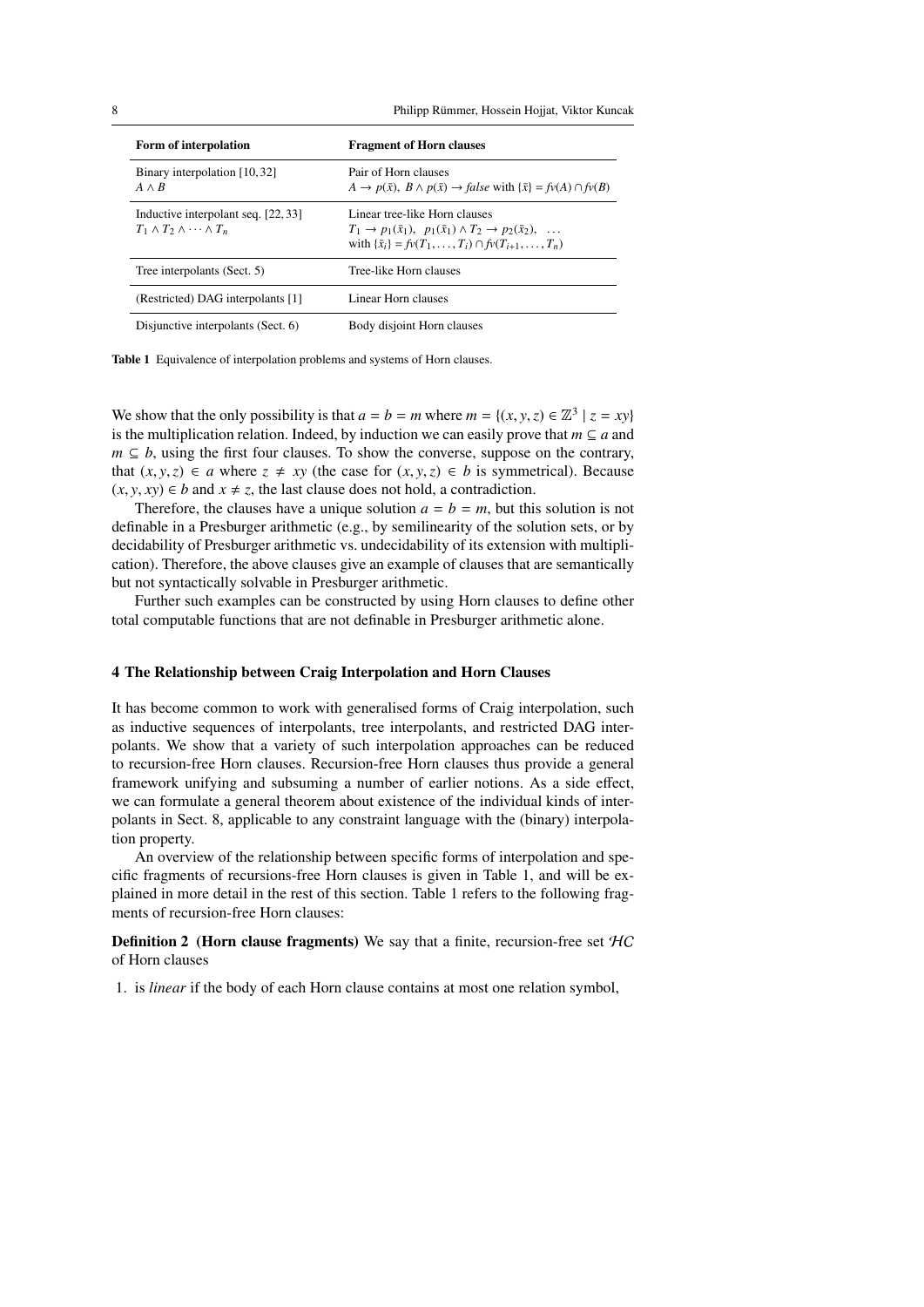- 2. is *body-disjoint* if for each relation symbol *p* there is at most one clause containing *p* in its body; furthermore, every clause contains *p* at most once;
- 3. is *head-disjoint* if for each relation symbol *p* there is at most one clause containing *p* in its head;
- 4. is *tree-like* [18] if it is body-disjoint and head-disjoint.

#### Theorem 1 (Interpolation and Horn clauses) *For each line of Table 1 it holds that:*

- *1. an interpolation problem of the stated form can be polynomially reduced to (syntactically) solving a set of Horn clauses, in the stated fragment;*
- *2. solving a set of Horn clauses (syntactically) in the stated fragment can be polynomially reduced to solving a sequence of interpolation problems of the stated form.*

As an illustration, consider the case of a binary interpolation problem  $A \wedge B$ , in which a constraint *I* such that  $A \models I, B \models \neg I$ , and  $f\nu(I) \subseteq f\nu(A) \cap f\nu(B)$  has to be determined. To encode a binary interpolation problem into Horn clauses, we first determine the set  $\bar{x} = f\nu(A) \cap f\nu(B)$  of variables that can possibly occur in the interpolant. We then pick a relation symbol  $p$  of arity  $|\bar{x}|$ , and define two Horn clauses expressing that  $p(\bar{x})$  is an interpolant:

$$
A \to p(\bar{x}), \qquad B \wedge p(\bar{x}) \to false
$$

It is clear that every syntactic solution for the two Horn clauses corresponds to an interpolant of  $A \wedge B$ . Vice versa, for every pair of complementary Horn clauses  $C_1 \rightarrow p(\bar{t})$  and  $C_2 \land p(\bar{s}) \rightarrow false$ , we can determine solutions by first normalising the clauses to  $C_1 \wedge \overline{t} = \overline{x} \rightarrow p(\overline{x})$  and  $C_2 \wedge \overline{s} = \overline{x} \wedge p(\overline{x}) \rightarrow false$ , and then finding solutions for the binary interpolation problem  $(C_1 \wedge \overline{t} = \overline{x}) \wedge (C_2 \wedge \overline{s} = \overline{x})$ .

Proofs for the most cases of Theorem 1, in particular for inductive sequences of interpolants and DAG interpolants, are given in [38]. On the next pages, we first give a proof for a particularly important form of interpolation, *tree interpolation*, and then present a generalisation to *disjunctive interpolation.*

#### 5 Tree Interpolants

Tree interpolants [21, 31] strictly generalise inductive sequences of interpolants, and are designed with the application of inter-procedural verification in mind: in this context, the tree structure of the interpolation problem corresponds to (a part of) the call graph of a program. Tree interpolation problems correspond to recursion-free treelike sets of Horn clauses.

Suppose  $(V, E)$  is a finite directed tree, writing  $E(v, w)$  to express that the node *w* is a direct child of *v*. Further, suppose  $\phi : V \to$  *Constr* is a function that labels each node *v* of the tree with a formula  $\phi(v)$ . A labelling function *I* : *V*  $\rightarrow$  *Constr* is called a *tree interpolant* (for  $(V, E)$  and  $\phi$ ) if the following properties hold:

1. for the root node  $v_0 \in V$ , it is the case that  $I(v_0) = false$ ,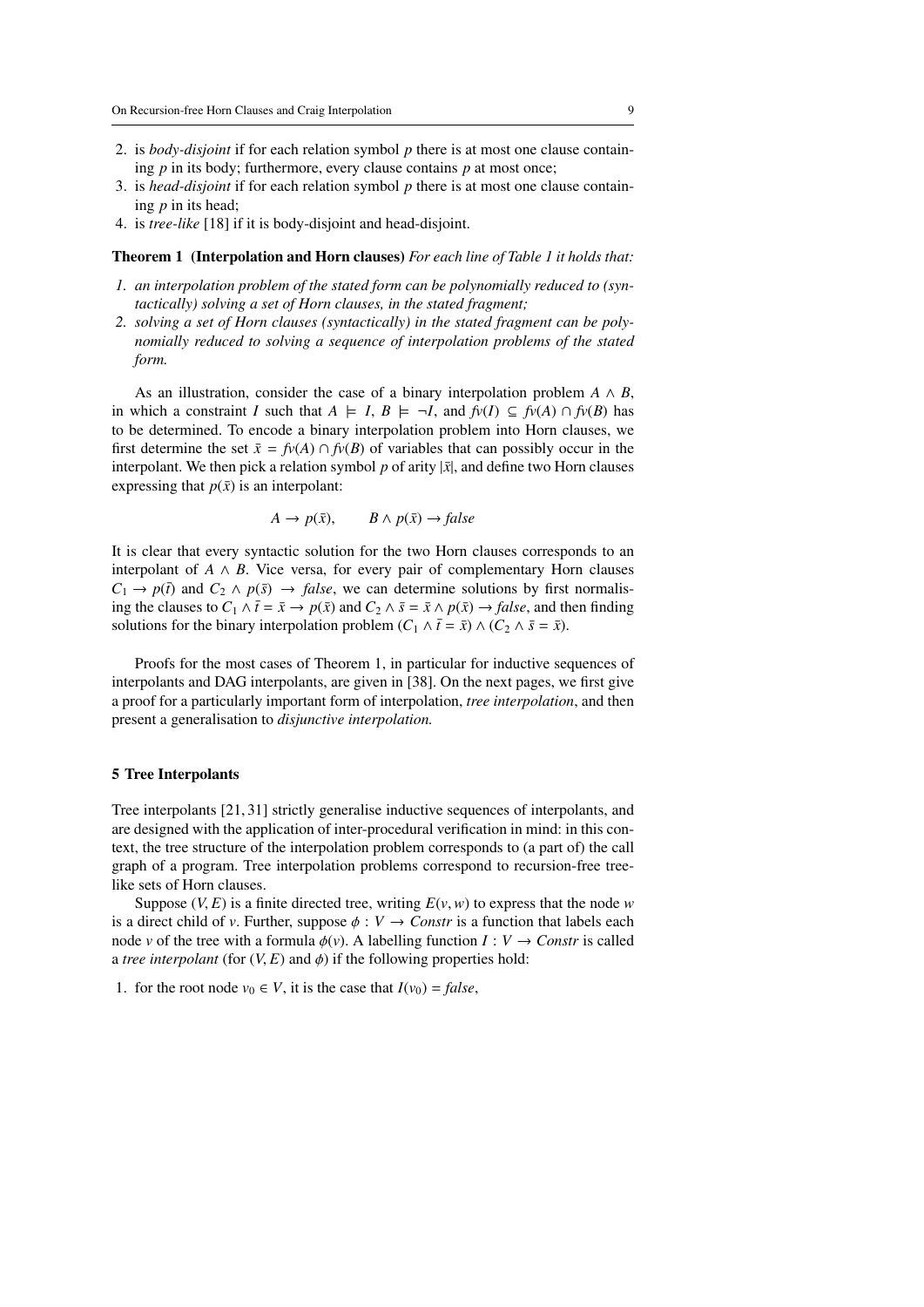2. for any node  $v \in V$ , the following entailment holds:

$$
\phi(v) \wedge \bigwedge_{(v,w)\in E} I(w) \models I(v) ,
$$

3. for any node  $v \in V$ , every non-logical symbol (in our case: variable) in  $I(v)$  occurs both in some formula  $\phi(w)$  for *w* such that  $E^*(v, w)$ , and in some formula  $\phi(w')$  for some  $w'$  such that  $-F^*(v, w')$  ( $F^*$  is the reflexive transitive closure of  $F$ ) for some *w*' such that  $\neg E^*(v, w')$ . (*E*<sup>\*</sup> is the reflexive transitive closure of *E*).

Since the case of tree interpolants is instructive for solving recursion-free sets of Horn clauses in general, we give a result about the existence of tree interpolants. The proof of the lemma computes tree interpolants by repeated derivation of binary interpolants; however, as for inductive sequences of interpolants, there are solvers that can compute all formulae of a tree interpolant simultaneously [17, 18, 31].

Lemma 1 *Suppose the constraint language Constr that has the interpolation property. Then a tree*  $(V, E)$  *with labelling function*  $\phi : V \to$  *Constr has a tree interpolant I if and only if*  $\bigwedge_{v \in V} \phi(v)$  *is unsatisfiable.* 

*Proof* " $\Rightarrow$ " follows from the observation that every interpolant *I*(*v*) is a consequence of the conjunction  $\bigwedge_{(v,w)\in E^+} \phi(w)$ .<br>"  $\leftarrow$ " let  $v_1, v_2, \dots, v_n$  be an i

" $\Leftarrow$ ": let  $v_1, v_2, \ldots, v_n$  be an inverse topological ordering of the nodes in  $(V, E)$ , i.e., an ordering such that  $\forall i, j$ . ( $E(v_i, v_j) \Rightarrow i > j$ ). We inductively construct a se-<br>quence of formulae *l*, *l*, *l*, *l*, such that for every  $i \in \{1, n\}$  the following propquence of formulae  $I_1, I_2, \ldots, I_n$ , such that for every  $i \in \{1, \ldots, n\}$  the following properties hold:

1. the following conjunction is unsatisfiable:

$$
\bigwedge \{I_k \mid k \leq i, \ \forall j. \ (E(v_j, v_k) \Rightarrow j > i) \} \ \wedge \ \left(\phi(v_{i+1}) \wedge \phi(v_{i+2}) \wedge \cdots \wedge \phi(v_n)\right) \tag{1}
$$

2. the following entailment holds:

 $\mathbf{r}$ 

$$
\phi(v_i) \land \bigwedge_{(v_i, v_j) \in E} I_j \models I_i
$$

3. every non-logical symbol in *I<sub>i</sub>* occurs both in a formula  $\phi(w)$  with  $E^*(v_i, w)$ , and in a formula  $\phi(w')$  with  $-F^*(v \cdot w')$ in a formula  $\phi(w')$  with  $\neg E^*(v_i, w')$ .

Assume that the formulae  $I_1, I_2, \ldots, I_i$  have been constructed, for  $i \in \{0, \ldots, n-1\}$ . We then derive the next interpolant  $I_{i+1}$  by solving the binary interpolation problem

$$
\left(\phi(v_{i+1}) \wedge \bigwedge_{E(v_{i+1},v_j)} I_j\right) \wedge \left(\bigwedge \{I_k \mid k \leq i, \forall j. \ (E(v_j,v_k) \Rightarrow j > i+1)\} \wedge \phi(v_{i+2}) \wedge \dots \wedge \phi(v_n)\right) \tag{2}
$$

That is, we construct  $I_{i+1}$  so that the following entailments hold:

$$
\phi(v_{i+1}) \wedge \bigwedge_{E(v_{i+1},v_j)} I_j \models I_{i+1},
$$
  

$$
\bigwedge \{I_k \mid k \le i, \forall j. (E(v_j, v_k) \Rightarrow j > i+1)\} \wedge \phi(v_{i+2}) \wedge \dots \wedge \phi(v_n) \models \neg I_{i+1}
$$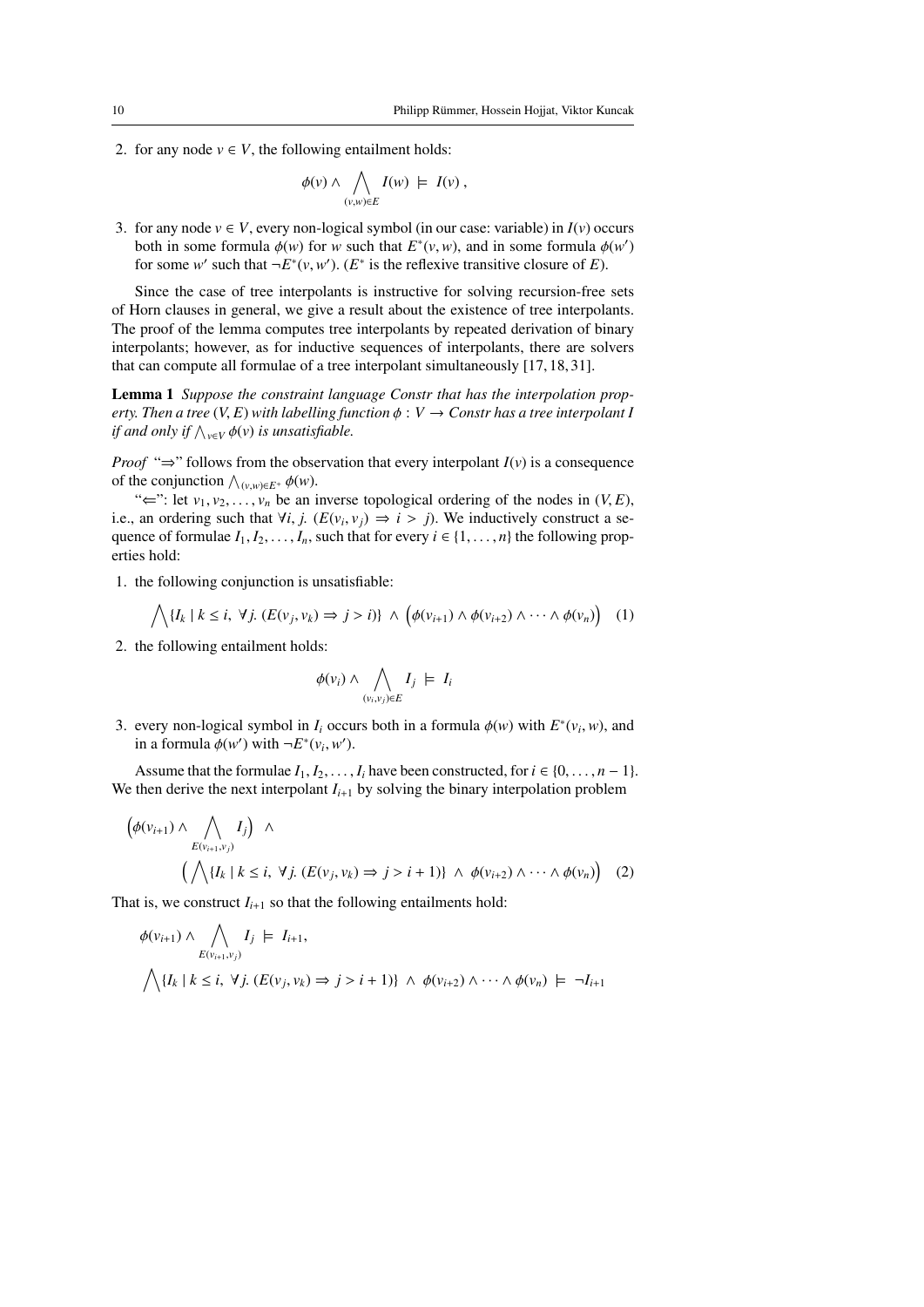Furthermore,  $I_{i+1}$  only contains non-logical symbols that are common to the left and the right side of the conjunction.

Note that (2) is equivalent to (1), therefore unsatisfiable, and a well-formed interpolation problem. It is also easy to see that the properties  $1-3$  hold for  $I_{i+1}$ . Also, we can verify that the labelling function  $I: v_i \mapsto I_i$  is a solution for the tree interpolation problem defined by  $(V, E)$  and  $\phi$ .

*Tree interpolation as Tree-like Horn clauses.* In order to encode a tree interpolation problem as a tree-like set of Horn clauses, we first introduce a fresh relation symbol  $p<sub>v</sub>$ for each node  $v \in V$  of a tree interpolation problem  $(V, E)$ ,  $\phi$ , assuming that for each *v* ∈ *V* the vector  $\bar{x}_v = \bigcup_{E^*(v,w)} f(v(\phi(w)) \cap \bigcup_{E^*(v,w)} f(v(\phi(w))$  represents the set of variables that can occur in the interpolant  $J(v)$ . The interpolation problem is then variables that can occur in the interpolant  $I(v)$ . The interpolation problem is then represented by the following clauses:

$$
p_0(\bar{x}_0) \to false, \quad \left\{ \phi(v) \land \bigwedge_{(v,w)\in E} p_w(\bar{x}_w) \to p_v(\bar{x}_v) \right\}_{v\in V}
$$

*Tree-like Horn clauses as tree interpolation.* Suppose HC is a finite, recursion-free, and tree-like set of Horn clauses. We can solve the system of Horn clauses by computing a tree interpolant for every connected component of the  $\rightarrow_{HC}$ -graph. As before, we first normalise the Horn clauses by fixing, for every relation symbol *p*, a unique vector of variables  $\bar{x}_p$ , and rewriting HC such that *p* only occurs in the form  $p(\bar{x}_p)$ . We also ensure that every variable x that is not argument of a relation symbol occurs in at most one clause. The tree interpolation graph  $(V, E)$  is then defined by choosing the set  $V = \mathcal{R} \cup \{false\}$  of relation symbols as nodes, and the child relation  $E(p, q)$ to hold whenever *p* occurs as head, and *q* within the body of a clause. The labelling function  $\phi$  is defined by  $\phi(p) = C$  whenever there is a clause with head symbol p and constraint *C*, and  $\phi(p) = false$  if *p* does not occur as head of any clause.

*Example 1* We consider the following recursion-free set of Horn clauses:

| r1(X, R)     | $\leftarrow$ true                            |
|--------------|----------------------------------------------|
| r2(X', R)    | $\leftarrow$ r1(X, R) $\land$ X' $\geq$ 0    |
| r3(N, C, T)  | $\leftarrow$ true                            |
| r4(N, C, T)  | $\leftarrow r3(N, C, T) \wedge N \leq 0$     |
| r5(N, C', T) | $\leftarrow$ r4(N, C, T) $\land$ C' = 1      |
| r6(N, C)     | $\leftarrow$ r5(N, C, T)                     |
| r7(X, R')    | $\leftarrow$ r2(X, R) $\land$ r6(X, R')      |
| false        | $\leftarrow$ r7(X, R) $\land$ R $\neq$ X + 1 |

Note that this recursion-free subset of the clauses is body-disjoint and headdisjoint, and thus tree-like. In order to compute a (syntactic) solution of the clauses, we set up the corresponding tree interpolation problem. Fig. 3 (left) shows the tree with the labelling  $\phi$  to be interpolated (in grey), as well as the head literals of the clauses generating the nodes of the tree; the labelling  $\phi$  contains additional equations needed to match up the arguments of the various relation symbols. A tree interpolant solving the interpolation problem is given in Fig. 3 (right). The tree interpolant can straightforwardly be mapped to a solution of the original tree-like Horn, for instance we set  $r_4(n_4, c_4, t_4) = (n_4 \le 0)$  and  $r_5(n_5, c_5, t_5) = (n_5 \le -1 \vee (c_5 = 1 \wedge n_5 = 0)).$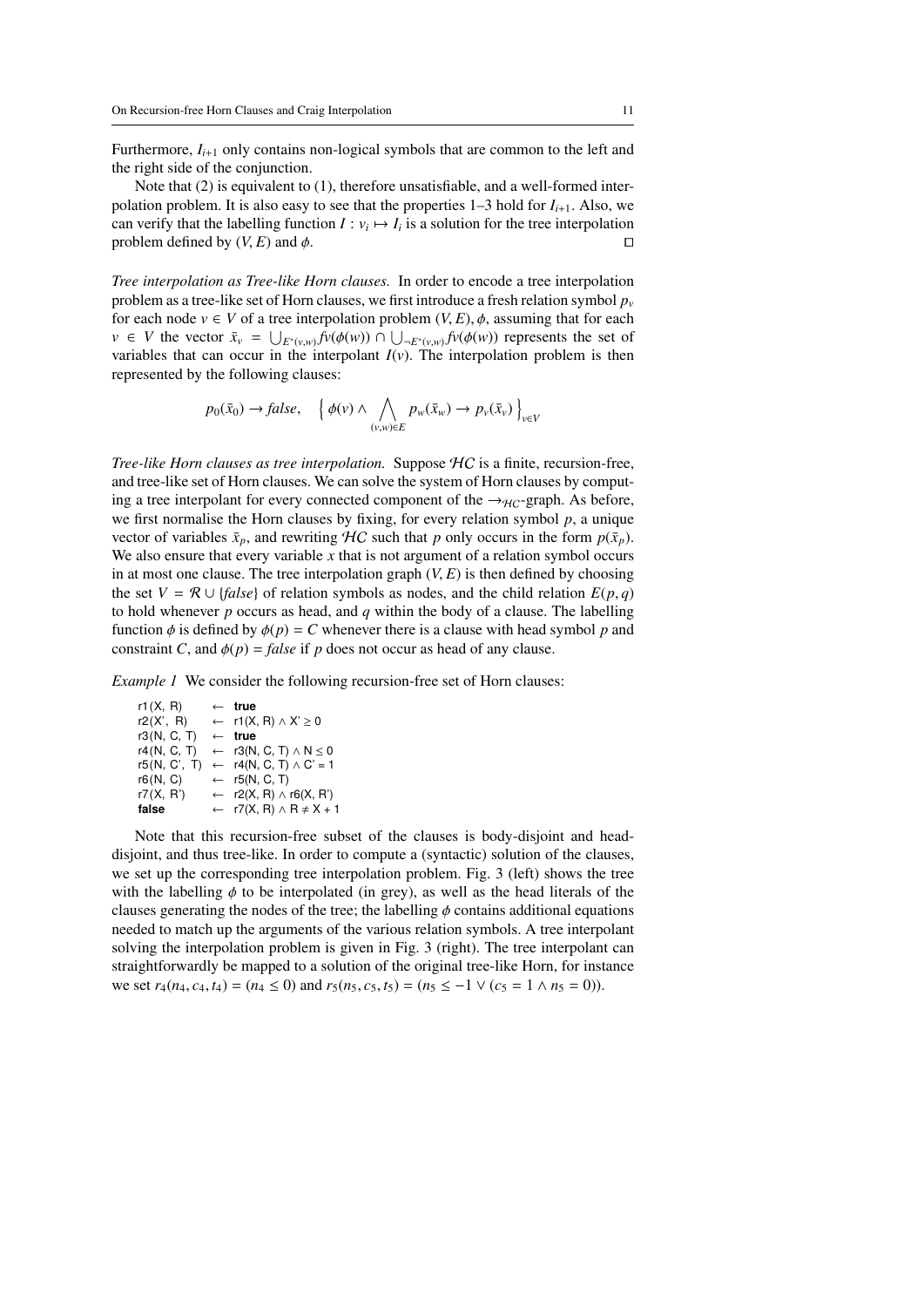

Fig. 3 Tree interpolation problem for the clauses in Example 1 (left), and a tree interpolant solving the interpolation problem (right).

#### 6 Disjunctive Interpolants and Body-Disjoint Horn Clauses

We now present our notion of disjunctive interpolants, and the corresponding class of Horn clauses. Our inspiration are generalized forms of Craig interpolation, such as inductive sequences of interpolants [22,33] or tree interpolants [21,34]. We introduce disjunctive interpolation as a new form of interpolation that is tailored to the refinement of abstractions in Horn clause verification, strictly generalising both inductive sequences of interpolants and tree interpolation. Disjunctive interpolation problems can specify both conjunctive and disjunctive relationships between interpolants, and are thus applicable for simultaneous analysis of multiple paths in a program, but also tailored to inter-procedural analysis or verification of concurrent programs [16].

Disjunctive interpolation problems correspond to a specific fragment of recursionfree Horn clauses, namely recursion-free body-disjoint Horn clauses (see Sect. 6.1). The definition of disjunctive interpolation is chosen deliberately to be as general as possible, while still avoiding the high computational complexity of solving general systems of recursion-free Horn clauses. Computational complexity is discussed in Sect. 8.

We introduce disjunctive interpolants as a form of *sub-formula abstraction*. For example, given an unsatisfiable constraint  $\phi[\alpha]$  containing  $\alpha$  as a sub-formula in a positive position, the goal is to find an abstraction  $\alpha'$  such that  $\alpha \models \alpha'$  and  $\alpha[\alpha'] \models$ <br>false, and such that  $\alpha'$  only contains variables common to  $\alpha$  and altruel. Generalizing *false*, and such that  $\alpha'$  only contains variables common to  $\alpha$  and  $\phi[true]$ . Generalizing this to any number of subformulas, we obtain the following this to any number of subformulas, we obtain the following.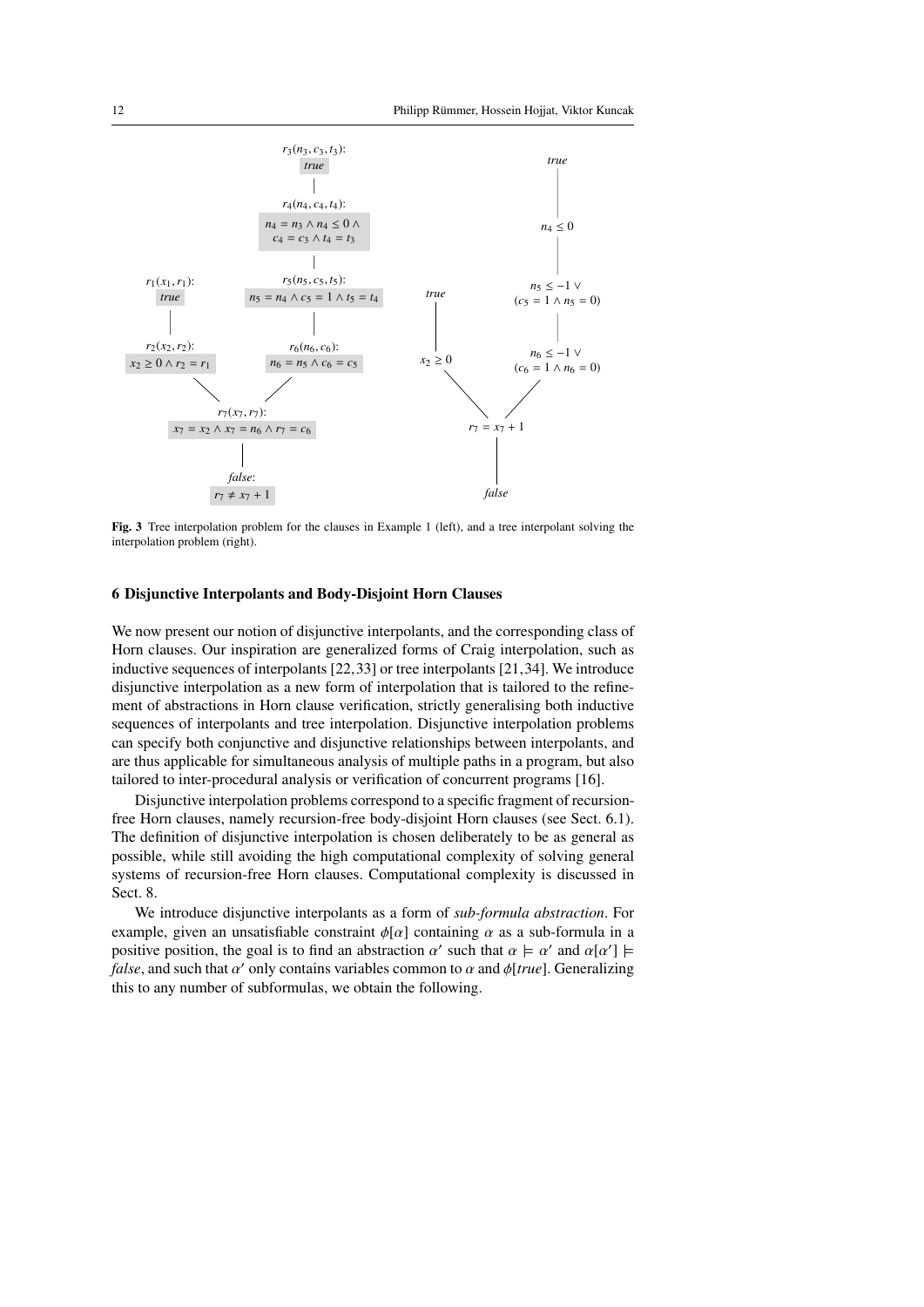**Definition 3** (Disjunctive interpolant) Let  $\phi$  be a constraint, and  $pos \subseteq positions(\phi)$ a set of positions in φ that are only underneath the connectives <sup>∧</sup> and <sup>∨</sup>. A *disjunctive interpolant* is a map  $I: pos \to Constr$  from positions to constraints such that:

- 1. For each position  $p \in pos$ , with direct children
	- ${q_1, \ldots, q_n} = {q \in pos \mid p < q \text{ and } \neg \exists r \in pos. p < r < q}$  we have

$$
(\phi[q_1/I(q_1),\ldots,q_n/I(q_n)]) \downarrow p \models I(p),
$$

2. For the topmost positions  $\{q_1, \ldots, q_n\} = \{q \in pos \mid \neg \exists r \in pos. r < q\}$  we have

$$
\phi[q_1/I(q_1),\ldots,q_n/I(q_n)] \models false,
$$

3. For each position  $p \in pos$ , we have  $f\nu(I(p)) \subseteq f\nu(\phi \downarrow p) \cap f\nu(\phi[p/true])$ .

*Example 2* Consider  $A_p \wedge B$ , with position p pointing to the sub-formula A, and  $pos =$ {*p*}. The disjunctive interpolants for *A* ∧ *B* and *pos* coincide with the ordinary binary interpolants for  $A \wedge B$ .

*Example 3* Consider the formula  $\phi = (\cdots ((T_1)_{p_1} \wedge T_2)_{p_2} \wedge T_3)_{p_3} \wedge \cdots)_{p_{n-1}} \wedge T_n$  and positions nos  $\pm ln$  **p**<sub>1</sub>  $\rightarrow$  **D** bisiunctive interpolants for  $\phi$  and nos correspond to positions  $pos = \{p_1, \ldots, p_{n-1}\}\)$ . Disjunctive interpolants for  $\phi$  and *pos* correspond to inductive sequences of interpolants [22, 33]. Note that we have the entailments inductive sequences of interpolants [22, 33]. Note that we have the entailments  $T_1 \models I(p_1), I(p_1) \land T_2 \models I(p_2), \ldots, I(p_{n-1}) \land T_n \models false.$ 

*Example 4* Tree interpolation (Sect. 5) corresponds to disjunctive interpolation with a set *pos* of positions that are only underneath ∧ (and never underneath ∨).

*Example 5* We consider the example given in Fig. 2, Sect. 2. To compute a solution for the Horn clauses, we first *expand* the Horn clauses into a constraint, by means of exhaustive inlining/resolution (see Sect. 7), obtaining a disjunctive interpolation problem:

false 
$$
\rightarrow M \ge 0 \land M = N \land \gcd(M, N, R) \land R > M
$$
  
\n $\rightarrow \left(\begin{array}{c}M \ge 0 \\ \land M = N\end{array}\right) \land \left(\begin{array}{c}M = N \land R = M \\ \lor \\ M > N \land M_1 = M - N \land \gcd(1(M_1, N, R) \\ \lor \\ M < N \land N_1 = N - M \land \gcd(1(M, N_1, R) \end{array}\right)$   
\n $\rightarrow \left(\begin{array}{c}M \ge 0 \\ \land M = N \\ \land K > M\end{array}\right) \land \left(\begin{array}{c}M = N \land R = M \\ \lor \\ M > N \land M_1 = M - N \land (M_1 = N \land R = M_1)_q \\ \lor \\ M < N \land N_1 = N - M \land (M = N_1 \land R = M)_r\end{array}\right)_{p}$ 

In the last formula, the positions *<sup>p</sup>*, *<sup>q</sup>*,*<sup>r</sup>* corresponding to the relation symbol gcd and the two occurrences of gcd1 are marked. It can be observed that the last formula is unsatisfiable, and that  $I = \{p \mapsto ((M = N) \rightarrow (M \ge R)), q \mapsto true, r \mapsto true\}$ is a disjunctive interpolant. A solution for the Horn clauses can be derived from the interpolant by conjoining the constraints derived for the two occurrences of gcd1:

$$
\gcd(M, N, R) = ((M = N) \to (M \ge R)), \quad \gcd(1, M, N, R) = true
$$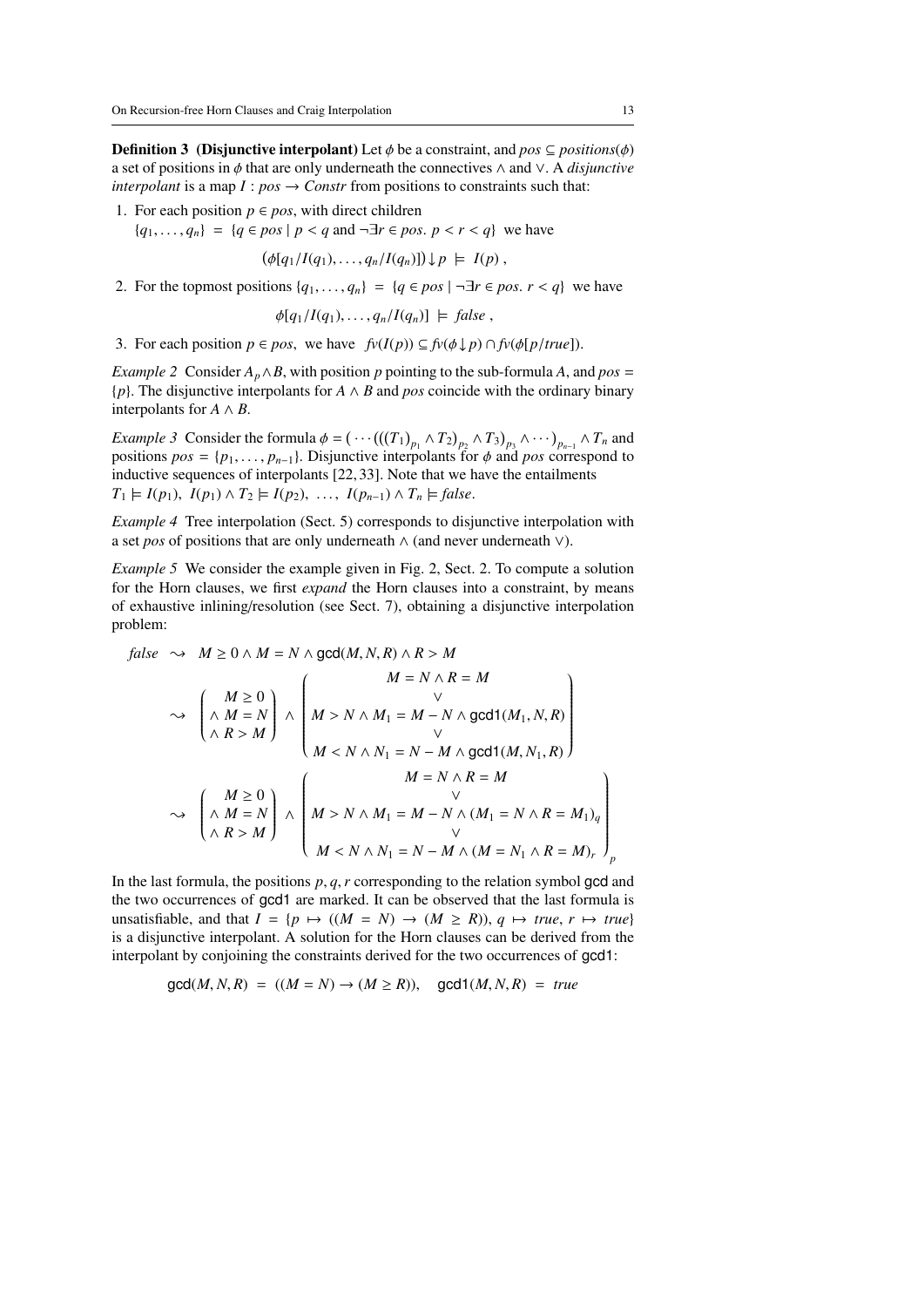**Theorem 2** *Suppose*  $\phi$  *is a constraint, and suppose pos*  $\subseteq$  *positions* $(\phi)$  *is a set of positions in* φ *that are only underneath the connectives* <sup>∧</sup> *and* <sup>∨</sup>*. If Constr is a constraint language that has the interpolation property, then a disjunctive interpolant I exists for* φ *and pos if and only if* φ *is unsatisfiable.*

*Proof* "⇒" By means of simple induction, we can derive that  $\phi \downarrow p \models I(p)$  holds for every disjunctive interpolant *I* for  $\phi$  and *pos*, and for every  $p \in pos$ . From Def. 3, it then follows that  $\phi$  is unsatisfiable.

" $\Leftarrow$ " Suppose  $\phi$  is unsatisfiable. We encode the disjunctive interpolation problem into a (conjunctive) tree interpolation problem by adding auxiliary Boolean variables.<sup>1</sup> Wlog, we assume that *pos* contains the root position *root* of  $\phi$ . The graph of the tree interpolation problem is  $(pos, E)$ , with the edge relation  $E = \{(p, q) \mid$ *p* < *q* and ¬∃*r*.*p* < *r* < *q*}. For every *p* ∈ *pos*, let *a<sub>p</sub>* be a fresh Boolean variable. We label the nodes of the tree using the function  $\phi_L$  :  $pos \rightarrow$  *Constr*. For each position  $p \in pos$ , with direct children  $\{q_1, \ldots, q_n\} = \{q \in pos \mid E(p, q)\}$  we define

$$
\phi_L(p) = \begin{cases} \phi[q_1/a_{q_1}, \dots, q_n/a_{q_n}] & \text{if } p = root \\ \neg a_p \vee (\phi[q_1/a_{q_1}, \dots, q_n/a_{q_n}]) \downarrow p & \text{otherwise} \end{cases}
$$

Observe that  $\bigwedge_{p \in pos} \phi_L(p)$  is unsatisfiable. According to [37], a tree interpolant *I<sub>I</sub>* exists for this labelling function. By construction for non-root positions  $p \in pos$ exists for this labelling function. By construction, for non-root positions  $p \in pos \setminus$ {*root*} the interpolant labelling is equivalent to  $I_T(p) \equiv \neg a_p \lor I_p$ , where  $I_p$  does not contain any further auxiliary Boolean variables. We can then construct a disjunctive interpolant *I* for the original problem as

$$
I(p) = \begin{cases} false & \text{if } p = root \\ I_p & \text{otherwise} \end{cases}
$$

To see that *I* is a disjunctive interpolant, observe that for each position  $p \in pos$  with direct children  $\{q_1, \ldots, q_n\} = \{q \in pos \mid E(p, q)\}\$  the following entailment holds (since  $I_T$  is a tree interpolant):  $\phi_L(p) \wedge (\neg a_{q_1} \vee I_{q_1}) \wedge \cdots \wedge (\neg a_{q_n} \vee I_{q_n}) \models I_T(p)$ <br>Via Boolean reasoning this implies:  $(\phi[a, I] - a | I] \cup [n - L(p))$ Via Boolean reasoning this implies:  $(\phi[q_1/I_{q_1},..., q_n/I_{q_n}]) \downarrow p \models I(p)$ .

The proof provides a constructive method to solve disjunctive interpolation problems, by means of transformation to a tree interpolation problem. This is also the algorithm that we used in our experiments in Sect. 9.2; practical aspects of this approach are discussed in the beginning of Sect. 9.

#### 6.1 Solvability of Body-Disjoint Horn Clauses

Disjunctive interpolation corresponds to a specific class of recursion-free clauses, namely Horn clauses that are *body disjoint* (Def. 2); in contrast, the Horn clauses do not have to be *head disjoint,*, i.e., it is possible to consider multiple clauses with the same head symbol. Syntactic solutions of a set  $\mathcal{HC}$  of body-disjoint Horn clauses

<sup>&</sup>lt;sup>1</sup> The concept of auxiliary Boolean variables to represent interpolation problems has also been used in [41] and [2], for the purpose of extracting function summaries in model checking.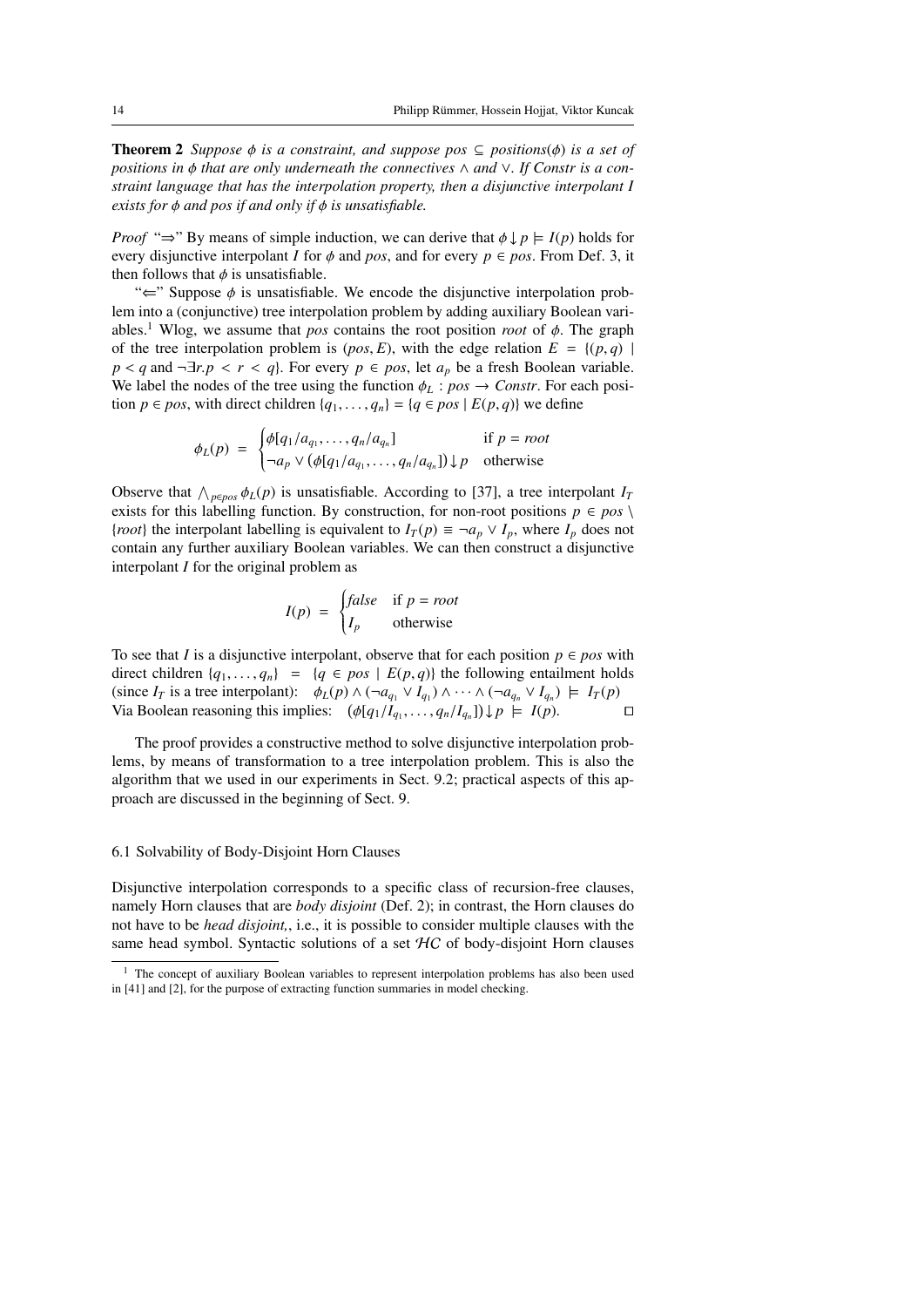can be computed by solving a disjunctive interpolation problem; vice versa, every disjunctive interpolation problem can be translated into an equivalent set of bodydisjoint clauses.

In order to extract an interpolation problem from  $HC$ , we first normalise the clauses: for every relation symbol  $p \in \mathcal{R}$ , we fix a unique vector of variables  $\bar{x}_p$ , and rewrite  $H\mathbf{C}$  such that *p* only occurs in the form  $p(\bar{x}_p)$ . This is possible due to the fact that  $HC$  is body disjoint. The translation from Horn clauses to a disjunctive interpolation problem is done recursively, similar in spirit to inlining of function invocations in a program; thanks to body-disjointness, the encoding is polynomial.

$$
enc(\mathcal{HC}) = \bigvee_{(C \wedge B_1 \wedge \cdots \wedge B_n \to false) \in \mathcal{HC}} C \wedge enc'(B_1) \wedge \cdots \wedge enc'(B_n)
$$

$$
enc'(p(\bar{x}_p)) = \left(\bigvee_{(C \wedge B_1 \wedge \cdots \wedge B_n \to p(\bar{x}_p)) \in \mathcal{HC}} C \wedge enc'(B_1) \wedge \cdots \wedge enc'(B_n)\right)_{l_p}
$$

Note that the resulting formula  $enc(\mathcal{HC})$  contains a unique position  $l_p$  at which the definition of a relation symbol  $p$  is inlined; in the second equation, this position is marked with  $l_p$ . Any disjunctive interpolant *I* for this set of positions represents a syntactic solution of  $HC$ , and vice versa.

#### 7 Solvability of Recursion-free Horn Clauses

The previous section discussed how the class of recursion-free body-disjoint Horn clauses can be solved by reduction to disjunctive interpolation. We next show that this construction can be generalised to arbitrary systems of recursion-free Horn clauses. In absence of the body-disjointness condition, however, the encoding of Horn clauses as interpolation problems can incur a potentially exponential blowup. We give a complexity-theoretic argument justifying that this blowup cannot be avoided in general. This puts disjunctive interpolation (and, equivalently, body-disjoint Horn clauses) at a sweet spot: preserving the relatively low complexity of ordinary binary Craig interpolation, while carrying much of the flexibility of the Horn clause framework.

We first introduce the exhaustive *expansion exp*(HC) of a set HC of Horn clauses, which generalises the Horn clause encoding from the previous section. We write *C'* ∧  $B'_1 \wedge \cdots \wedge B'_n \to H'$  for a fresh variant of a Horn clause  $C \wedge B_1 \wedge \cdots \wedge B_n \to H$ , i.e., the clause obtained by replacing all free first-order variables with fresh variables. Expansion is then defined by the following recursive functions:

$$
exp(\mathcal{H}C) = \bigvee_{(C \wedge B_1 \wedge \cdots \wedge B_n \to false) \in \mathcal{H}C} C' \wedge exp'(B'_1) \wedge \cdots \wedge exp'(B'_n)
$$
  

$$
exp'(p(\bar{t})) = \bigvee_{(C \wedge B_1 \wedge \cdots \wedge B_n \to p(\bar{s})) \in \mathcal{H}C} C' \wedge exp'(B'_1) \wedge \cdots \wedge exp'(B'_n) \wedge \bar{t} = \bar{s}'
$$

Note that *exp* is only well-defined for finite and recursion-free sets of Horn clauses, since the expansion might not terminate otherwise.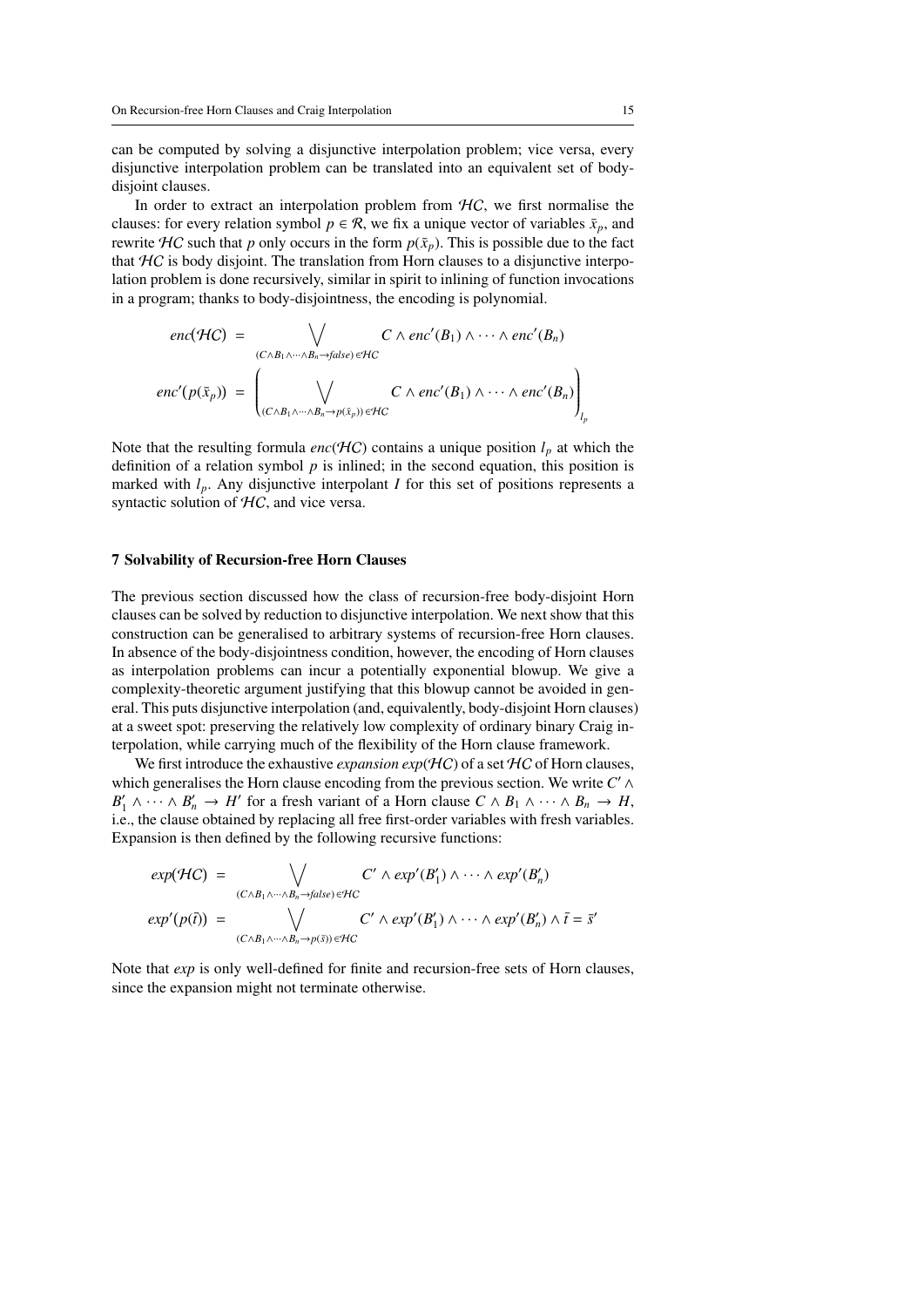Theorem 3 (Solvability of recursion-free Horn clauses) *Let* HC *be a finite and recursion-free set of Horn clauses. If the underlying constraint language has the interpolation property, then the following statements are equivalent:*

- *1.* HC *is semantically solvable;*
- *2.* HC *is syntactically solvable;*
- *3. exp*(HC) *is unsatisfiable.*

*Proof* 2 ⇒ 1 holds because a syntactic solution gives rise to a semantic solution by interpreting the solution constraints.  $\neg 3 \Rightarrow \neg 1$  holds because a model of  $exp(HC)$ witnesses domain elements that every semantic solution of  $HC$  has to contain, but which violate at least one clause of the form  $C \wedge B_1 \wedge \cdots \wedge B_n \rightarrow false$ , implying that no semantic solution can exist.

 $3 \Rightarrow 2$  is shown by encoding HC into a disjunctive interpolation problem (Sect. 6), which can solved with the help of Theorem 2. To this end, clauses are first duplicated to obtain a problem that is body disjoint, and subsequently normalised as described in Sect. 6.1. More details are given in Appendix A of  $[40]$ .

#### 8 The Complexity of Recursion-free Horn Clauses

Theorem 3 gives rise to a general algorithm for (syntactically) solving recursion-free sets HC of Horn clauses, over constraint languages for which interpolation procedures are available. The general algorithm requires, however, to generate and solve the expansion  $exp(HC)$  of the Horn clauses, which can be exponentially bigger than  $HC$  (in case  $HC$  is not body disjoint), and might therefore require exponential time. This leads to the question whether more efficient algorithms are possible for solving Horn clauses.

#### 8.1 Complexity for Boolean Constraints

We give a number of complexity results about (semantic) Horn clause solvability. Most importantly, we can observe that solvability is PSPACE-hard, for every nontrivial constraint language *Constr*. The authors of [30] conjecture a similar complexity result for the case of programs with procedures. In [14] a similar result is proved for non-recursive Boolean programs.

Lemma 2 *Suppose a constraint language can distinguish at least two values, i.e., there are two ground terms t<sub>0</sub> and t<sub>1</sub> such that t<sub>0</sub>*  $\neq$  *t<sub>1</sub> <i>is satisfiable. Then the semantic solvability problem for recursion-free Horn clauses is PSPACE-hard.*

*Proof* We reduce the unsatisfiability problem of quantified Boolean formulae (QBF, known to be PSPACE-hard) to solvability of recursion-free Horn clauses. Assume an arbitrary QBF of the shape  $\phi = Q_1 x_1 \cdot Q_2 x_2 \dots Q_n x_n \cdot F$ , where  $Q_i \in \exists$ ,  $\forall$  are quantifiers,  $x_i$  are all variables occurring in the formula, and  $F$  is a quantifier-free Boolean formula in CNF.

We translate  $\phi$  into a recursion-free set of Horn clauses: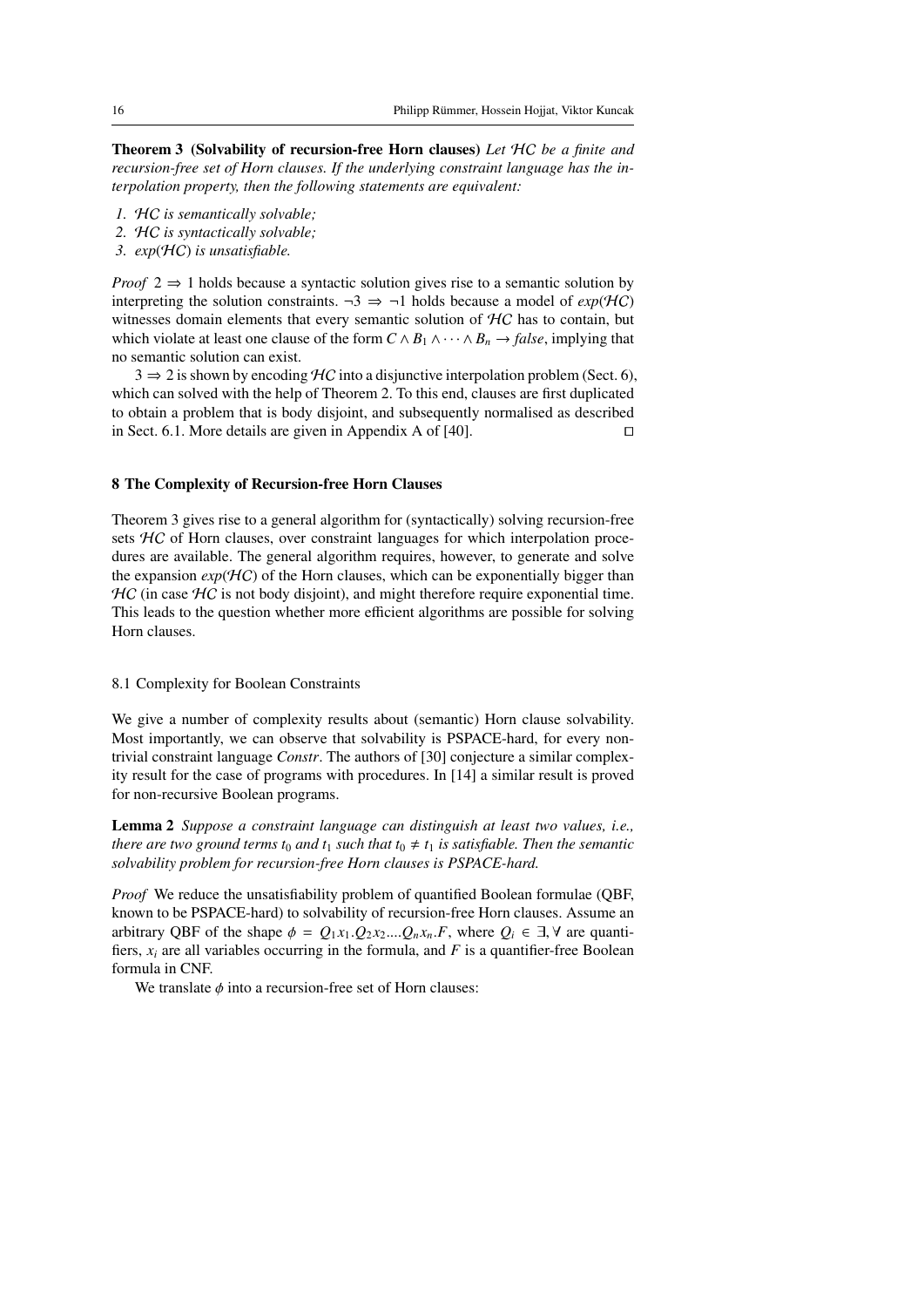function  $S$ HOWEXP $S$ AT $(HC : set of$  Horn clauses) nondet. choose clause  $(C \wedge p_1(\bar{t}_1) \wedge \cdots \wedge p_n(\bar{t}_n) \rightarrow false) \in \mathcal{HC}$ for  $i = 1, \ldots, n$  do nondet. choose Boolean values  $\bar{a}_i \in \mathbb{B}^{\alpha(p_i)}$  $\text{ShowLiteral}(p_i, \bar{a}_i, \mathcal{HC})$ end for Assume  $C \wedge \bigwedge_{i=1}^{n} \overline{t_i} = \overline{a_i}$  is satisfiable return  $HC$  is satisfiable end function **procedure** ShowLiteral( $p : \mathcal{R}, \bar{a} : \mathbb{B}^{\alpha(p)}, \mathcal{H}C$  : set of Horn clauses) nondet. choose clause  $(C \wedge p_1(\bar{t}_1) \wedge \cdots \wedge p_n(\bar{t}_n) \rightarrow p(\bar{t})) \in \mathcal{HC}$ for  $i = 1, \ldots, n$  do nondet. choose Boolean values  $\bar{a}_i \in \mathbb{B}^{\alpha(p_i)}$  $\text{ShowLiteral}(p_i, \bar{a}_i, \mathcal{HC})$ end for Assume  $C \wedge \bar{t} = \bar{a} \wedge \bigwedge_{i=1}^{n} \bar{t}_i = \bar{a}_i$  is satisfiable

# end procedure

Fig. 4 Algorithm for proving satisfiability of a formula  $exp(HC)$  with polynomial space.

- $-$  a literal  $x_i$  of a clause  $C_j$  in  $F$  becomes a Horn clause  $x_i = t_1 \rightarrow C_{i,i}(x_1, x_2, \ldots, x_{i-1}, t_1, x_{i+1}, \ldots, x_n)$
- − a literal  $\neg x_i$  of a clause  $C_j$  in *F* becomes a Horn clause
- $x_i = t_0 \rightarrow C_{i,j}(x_1, x_2, \ldots, x_{i-1}, t_0, x_{i+1}, \ldots, x_n)$ – a clause *C<sup>j</sup>* in *F* becomes a set of Horn clauses  $C_{1}$  *i*(*x*<sub>1</sub>, . . .)  $\rightarrow$   $C$ *j*(*x*<sub>1</sub>, . . .),  $C_{2}$  *j*(*x*<sub>1</sub>, . . .)  $\rightarrow$   $C$ *j*(*x*<sub>1</sub>, . . .), . . .
- the body *F* becomes the Horn clause
- *C*<sub>1</sub>(*x*<sub>1</sub>, . . .) ∧ *C*<sub>2</sub>(*x*<sub>1</sub>, . . .) ∧ · · · → *F<sub>n</sub>*(*x*<sub>1</sub>, . . .) – a quantifier  $Q_i$  = ∃ is translated as the two clauses  $F_{i+1}(x_1,\ldots,x_{i-1},0) \to F_i(x_1,\ldots,x_{i-1}), \quad F_{i+1}(x_1,\ldots,x_{i-1},1) \to F_i(x_1,\ldots,x_{i-1})$
- a quantifier  $Q_i = \forall$  is translated as the clause
- *F*<sub>*i*+1</sub>(*x*<sub>1</sub>, . . . , *x*<sub>*i*-1</sub>, 0) ∧ *F*<sub>*i*+1</sub>(*x*<sub>1</sub>, . . . , *x*<sub>*i*-1</sub>, 1) → *F*<sub>*i*</sub>(*x*<sub>1</sub>, . . . , *x*<sub>*i*-1</sub>)
- finally, we add the clause  $F_1() ∧ t_0 ≠ t_1 → false$ .

It is now easy to see that the expansion  $exp(HC)$  of the Horn clauses coincides with the result of expanding all quantifiers in  $\phi$ . By Theorem 3, unsatisfiability of the expansion is equivalent to solvability of the set of Horn clauses. expansion is equivalent to solvability of the set of Horn clauses.

Looking for upper bounds, it is easy to see that solvability of Horn clauses is in co-NEXPTIME for any constraint language with satisfiability problem in NP (for instance, quantifier-free Presburger arithmetic). This is because the size of the expansion  $exp(HC)$  is at most exponential in the size of  $HC$ . Individual constraint languages admit more efficient solvability checks:

Theorem 4 *Semantic solvability of recursion-free Horn clauses over the constraint language of Booleans is PSPACE-complete.*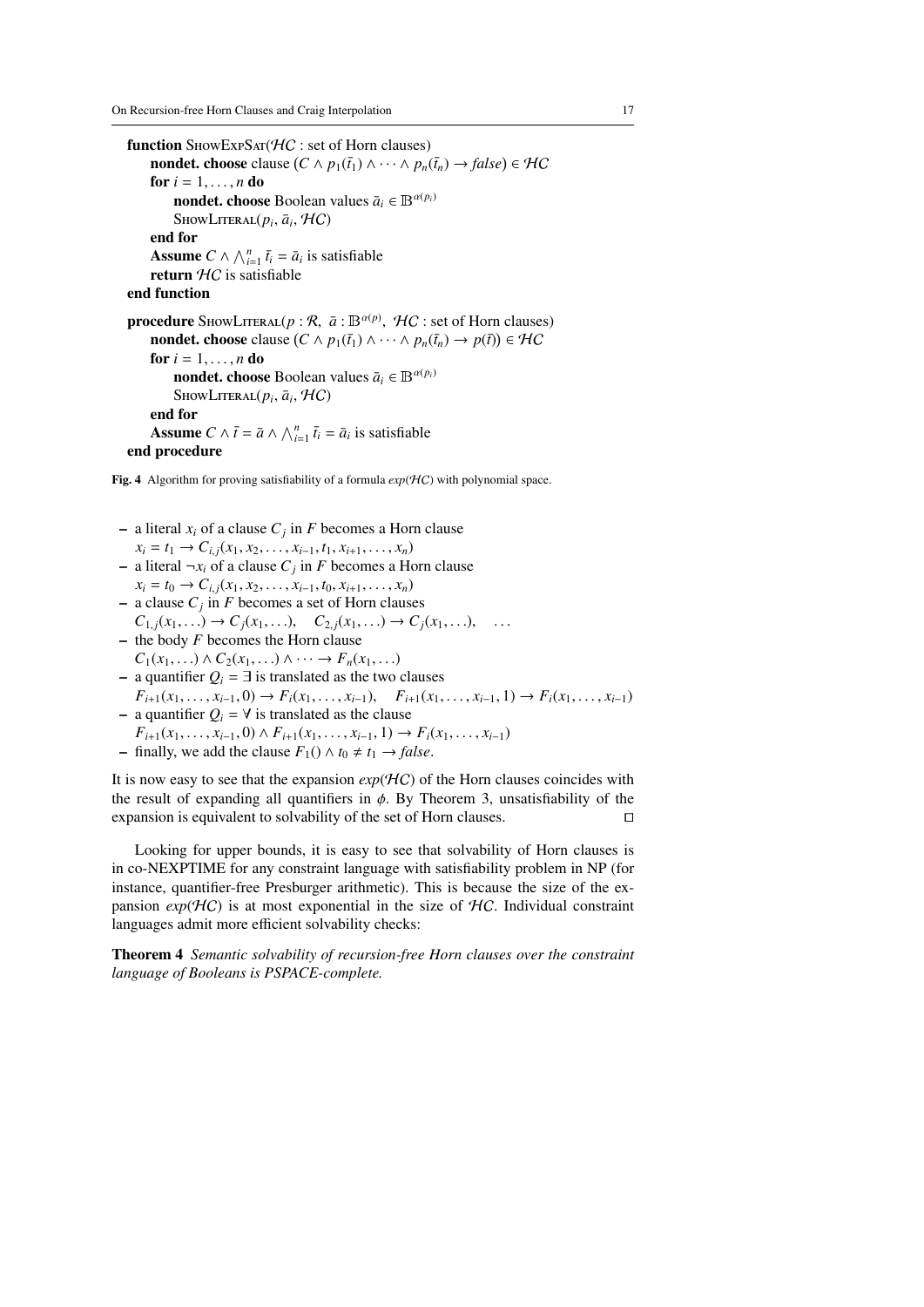*Proof* In combination with Lemma 2, it suffices to show that solvability of a set  $\mathcal{H}C$ of recursion-free Horn clauses is in PSPACE. This can be done by constructing an algorithm ShowExpS $AT(HC)$  for checking satisfiability of  $exp(HC)$ , and proving that the algorithm runs in polynomial space. Importantly, this satisfiability check can be done without explicit construction of the (worst-case exponentially big) formula  $exp(\mathcal{H}C)$ .

The algorithm is shown in Fig. 4, and is kept non-deterministic for reasons of presentation; it could easily be made deterministic by turning non-deterministic choices into explicit loops.  $\alpha(p)$  in the algorithm denotes the arity of a relation symbol p.

To see that the algorithm runs in polynomial space, first observe that the recursion depth of the procedures is bounded by the number of available relation symbols, and thus by the size of  $HC$ . At each recursive call, only data linear in the size of one clause in  $H\mathcal{C}$  has to be stored, so that the overall memory consumption is linear in the size of  $H$ C.

#### 8.2 Complexity for Presburger Arithmetic Constraints

Constraint languages that are more expressive than the Booleans lead to a significant increase in the complexity of solving Horn clauses. The lower bound in the following theorem can be shown by simulating time-bounded non-deterministic Turing machines.

Theorem 5 *Semantic solvability of head-disjoint recursion-free Horn clauses over the constraint language of quantifier-free Presburger arithmetic is co-NEXPTIMEcomplete.*

*Proof* It has already been observed that solvability is in co-NEXPTIME, so we proceed to show hardness by direct reduction of exponential-time-bounded Turing machines (possibly non-deterministic, with binary tape) to head-disjoint Horn clauses over quantifier-free PA. A Turing machine  $M = (Q, \delta, q_0, F)$  is defined by

- a finite non-empty set *Q* of states,
- an initial state *q*<sup>0</sup> ∈ *Q*,
- a final state *f* ∈ *Q*,
- a transition relation δ <sup>⊆</sup> ((*<sup>Q</sup>* \ {*f*}) × {0, <sup>1</sup>}) <sup>×</sup> (*<sup>Q</sup>* × {0, <sup>1</sup>} × {*L*, *<sup>R</sup>*}).

Wlog, we assume that  $Q = \{0, 1, \ldots, f\} \subseteq \mathbb{Z}$  and  $q_0 = 0$ .

We define a relation symbol  $step(q, l, r, q', l', r')$  to represent single execution<br>s of the machine. The parameters  $l, r, l', r'$  represent the tape, which is encoded steps of the machine. The parameters  $l, r, l', r'$  represent the tape, which is encoded<br>as non-negative integers; the bits in the binary representation of the integers are the as non-negative integers; the bits in the binary representation of the integers are the contents of the tape cells. *l* is the tape left of the head, *r* the tape right of the head. The least-significant bit of  $r$  is the tape cell at the head position.  $l'$ ,  $r'$  are the corresponding post-state variables after one execution step. post-state variables after one execution step.

A tuple  $(q, b, q', b', L) \in \delta$  (moving the tape to the left) is represented by a clause

$$
step(q, x, b+2y, q', b'+2x, y)
$$
 (3)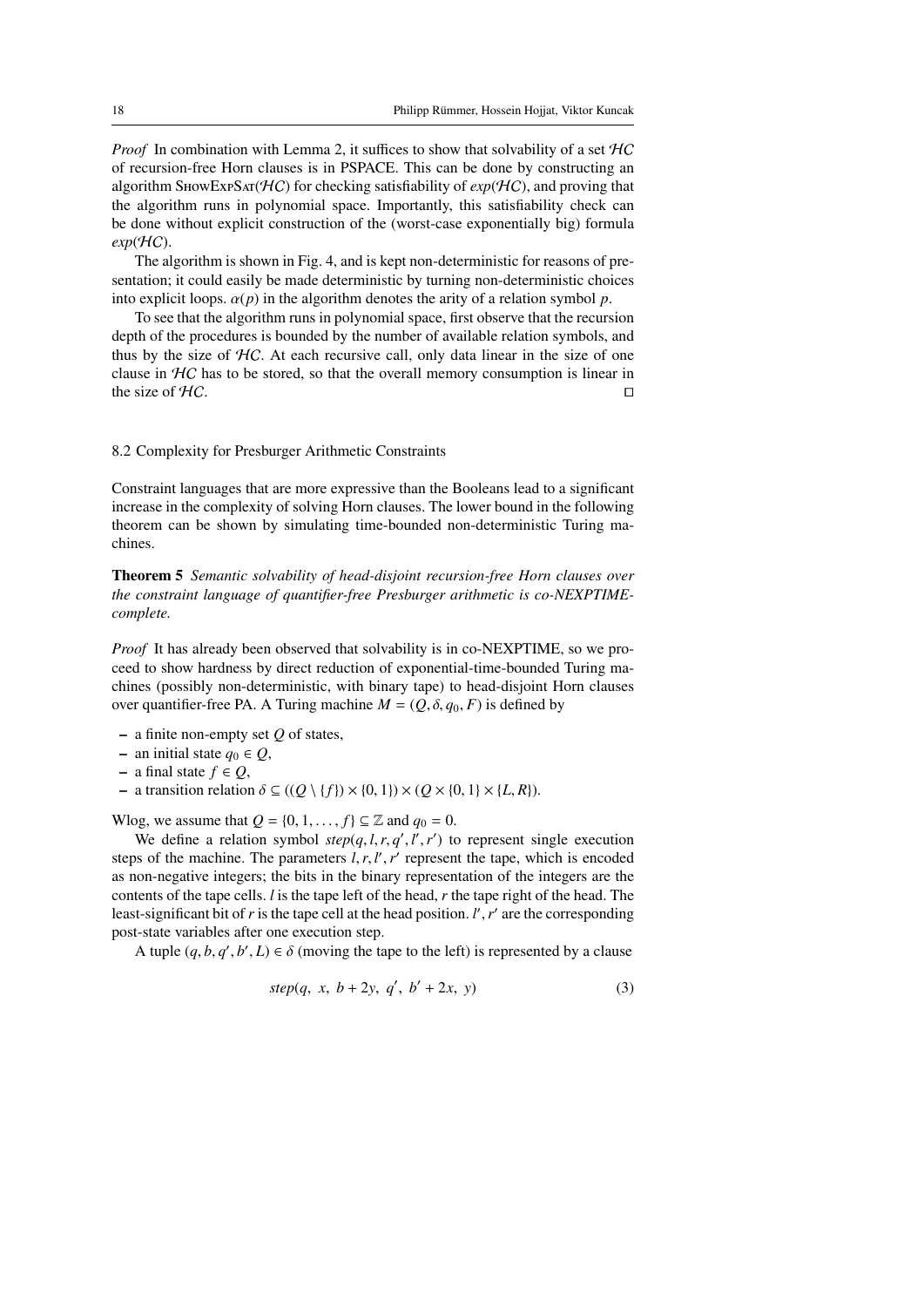where *x*, *y* are implicitly universally quantified variables of the clause, and *q*, *b*, *q'*, *b'* concrete numeric constants. Similarly, a tuple (*a, b, a', b', R)*  $\in \delta$  is encoded as concrete numeric constants. Similarly, a tuple  $(q, b, q', b', R) \in \delta$  is encoded as

$$
0 \le x \le 1 \to step(q, \ x + 2y, \ b + 2z, \ q', \ y, \ x + 2b' + 4z) \tag{4}
$$

Finally, to represent termination, we add a clause

$$
step(f, x, y, f, x, y) \tag{5}
$$

implying that the machine will stay in the final state *f* forever. Note that clauses (3), (4), (5) can be merged to a single clause to establish head-disjointness.

We then introduce *n* further clauses to model an execution sequence of length 2*<sup>n</sup>* :

$$
step(x, y, z, x', y', z') \land step(x', y', z', x'', y'', z'') \rightarrow step^{1}(x, y, z, x'', y'', z'')
$$
  
\n
$$
step^{1}(x, y, z, x', y', z') \land step^{1}(x', y', z', x'', y'', z'') \rightarrow step^{2}(x, y, z, x'', y'', z'')
$$

$$
step^{n-1}(x, y, z, x', y', z') \land step^{n-1}(x', y', z', x'', y'', z'') \rightarrow step^{n}(x, y, z, x'', y'', z'')
$$

The final clauses expresses that the Turing machine does not terminate within 2*<sup>n</sup>* steps, when started with the initial tape *t*:  $step^n(0, 0, t, f, x, y) \rightarrow false$ .<br>Clearly the expansion  $exp(HC)$  of the resulting set  $HC$  of Horn cla

Clearly, the expansion  $exp(HC)$  of the resulting set  $HC$  of Horn clauses is unsatisfiable (i.e.,  $\mathcal{H}C$  can be solved) if and only if no execution of the Turing machine, starting with the initial tape *t*, terminates within  $2^n$  steps.

The lower bounds in Lemma 2 and Theorem 5 hinge on the fact that sets of Horn clauses can contain shared relation symbols in bodies. Neither result holds if we restrict ourselves to body-disjoint Horn clauses, which correspond to disjunctive interpolation as introduced in Sect. 6. Since the expansion  $exp(HC)$  of body-disjoint Horn clauses is linear in the size of the set of Horn clauses, also solvability can be checked efficiently:

Theorem 6 *Semantic solvability of a set of body-disjoint Horn clauses, and equivalently the existence of a solution for a disjunctive interpolation problem, is in co-NP when working over the constraint languages of Booleans and quantifier-free Presburger arithmetic.*

Body-disjoint Horn clauses are still expressive: they can directly encode acyclic control-flow graphs, as well as acyclic unfolding of many simple recursion patterns. A similar complexity result holds for linear Horn clauses:

Lemma 3 *Semantic solvability of recursion-free linear Horn clauses is in co-NP when working over the constraint languages of Booleans and quantifier-free Presburger arithmetic..*

*Proof* A set HC of recursion-free linear Horn clauses is solvable if and only if the expansion  $exp(HC)$  is unsatisfiable. For linear clauses,  $exp(HC)$  is a disjunction of (possibly) exponentially many formulae, each of which is linear in the size of  $exp(HC)$ . Consequently, satisfiability of  $exp(HC)$  is in NP, and unsatisfiability in co- $NP.$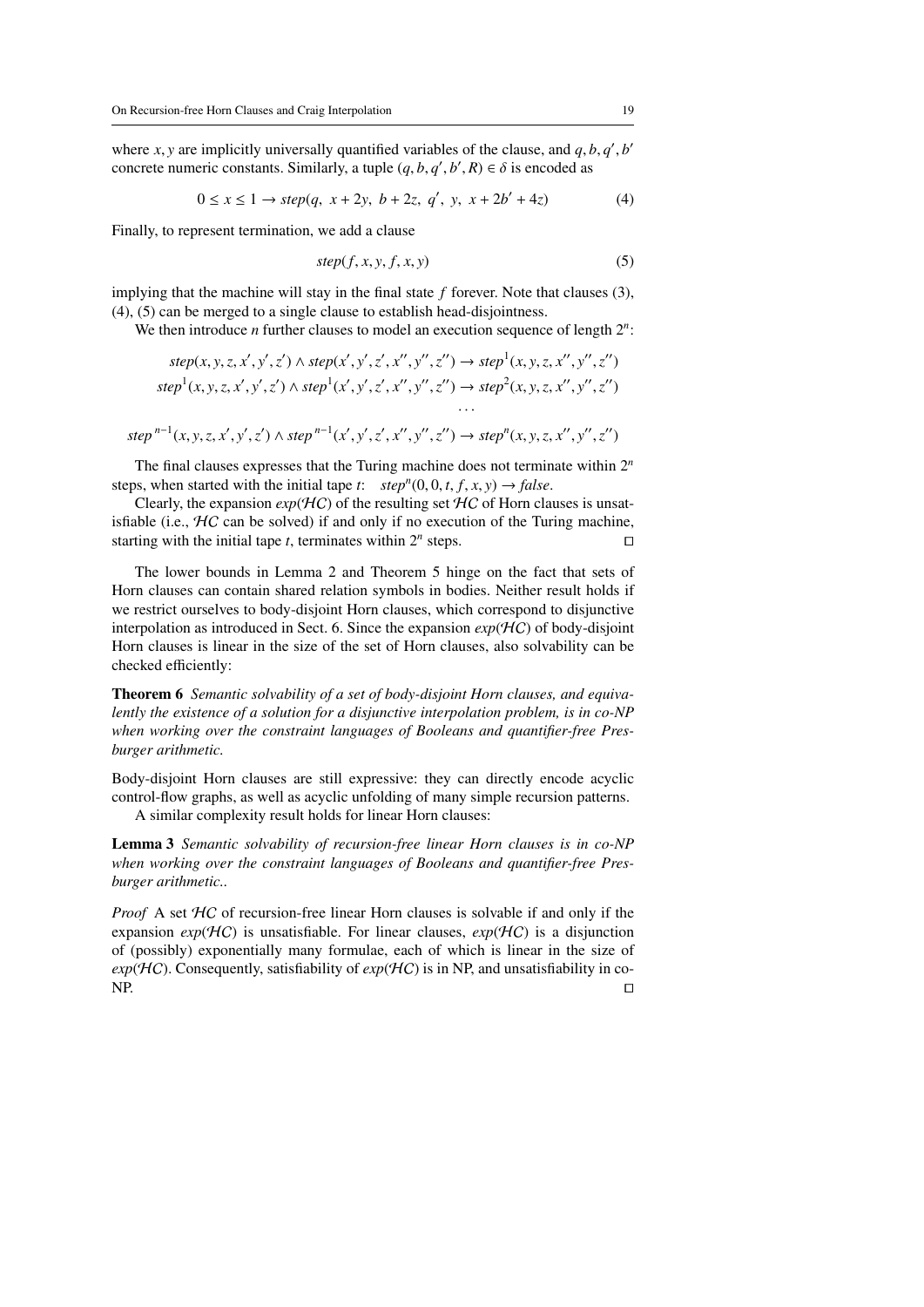

Fig. 5 Relationship between different forms of Craig interpolation, and different fragments of recursionfree Horn clauses. An arrow from A to B expresses that problem A is (strictly) subsumed by B. The complexity classes "co-NP" and "co-NEXPTIME" refer to the problem of checking solvability of Horn clauses over quantifier-free Presburger arithmetic.

We conclude by giving an overview of the various fragments of recursion-free Horn clauses, and the corresponding interpolation problem, in Fig. 5. The diagram also shows the complexity of deciding (semantic or syntactic) solvability of a set of Horn clauses, for Horn clauses over the constraint language of quantifier-free Presburger arithmetic.

#### 9 Model Checking with Recursive Horn Clauses

Where *recursion-free* Horn clauses generalise the concept of Craig interpolation, solving *recursive* Horn clauses corresponds to the verification of general programs with loops, recursion, or concurrency features [16]. Procedures to solve recursionfree Horn clauses can serve as a building block within model checking algorithms for recursive Horn clauses [16], and are used to construct or refine abstractions by analysing spurious counterexamples. In particular, our disjunctive interpolation can be used for this purpose, and offers a high degree of flexibility due to the possibility to analyse counterexamples combining multiple execution traces. We illustrate the use of disjunctive interpolation within a predicate abstraction-based algorithm for solving Horn clauses. Our model checking algorithm is similar in spirit to the procedure in [16], and is explained in Sect. 9.1.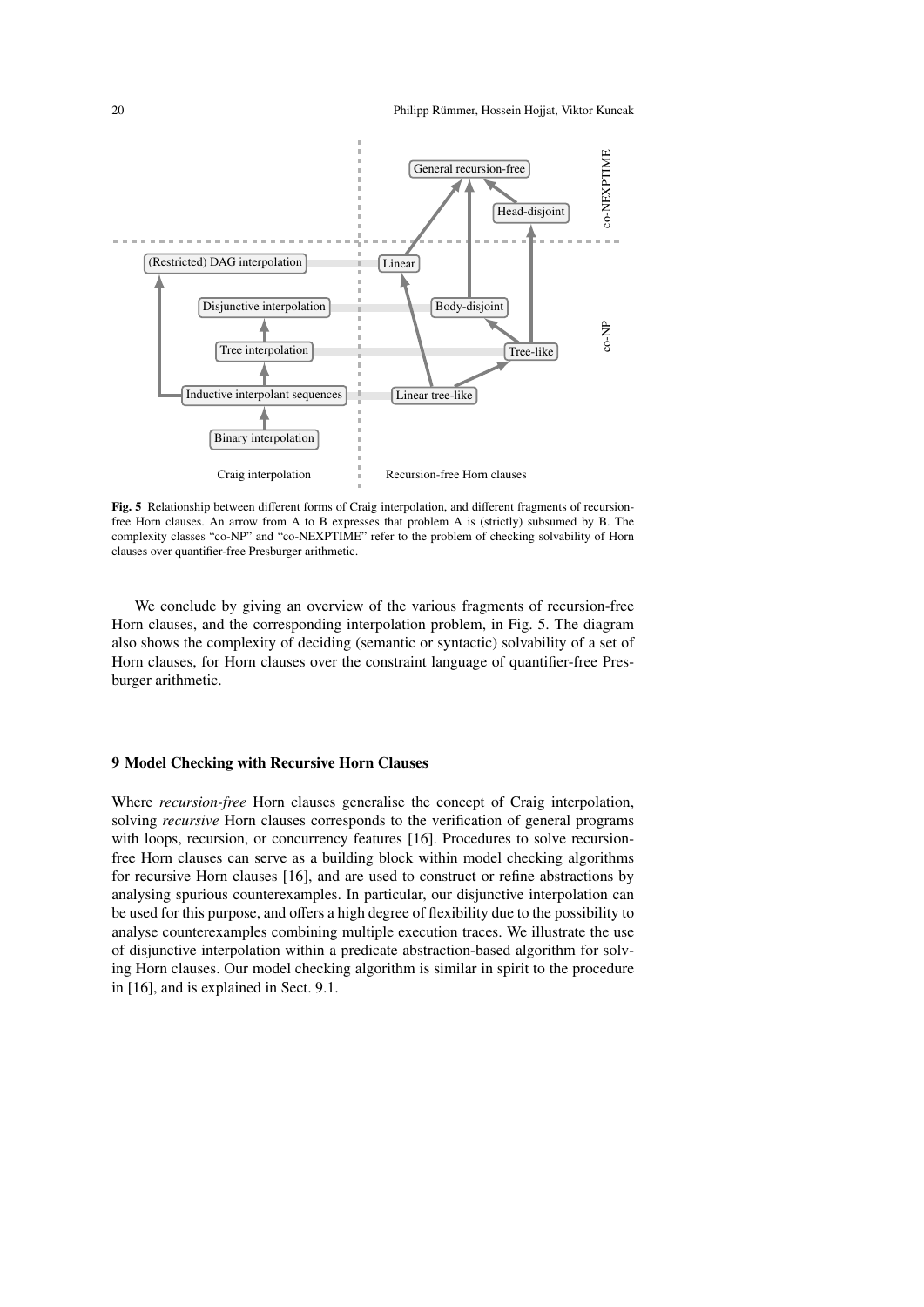*And*/*or trees of clauses.* For sake of presentation, in our algorithm we represent counterexamples (i.e., recursion-free sets of Horn clauses) in the form of and/or trees labelled with clauses. Such trees are defined by the following grammar:

*AOTree* ::<sup>=</sup> *And*(*h*, *AOTree*, . . . , *AOTree*) <sup>|</sup> *Or*(*AOTree*, . . . , *AOTree*)

where *h* ranges over (possibly recursive) Horn clauses. We only consider well-formed trees, in which the children of every *And*-node have head symbols that are consistent with the body literals of the clause stored in the node, and the sub-trees of an *Or*-node all have the same head symbol. And/or trees are turned into body-disjoint recursionfree sets of clauses by renaming relation symbols appropriately.

*Example 6* The clauses in Fig. 2 can be represented by the following and/or tree (referring to clauses in Fig. 1).

*And*((4), *Or*(*And*((1)), *And*((2), *And*((1))), *And*((3), *And*((1)))))

*Solving and*/*or dags.* Counterexamples extracted from model checking problems often assume the form of and/or *dags*, rather than and/or *trees*. Since and/or-dags correspond to Horn clauses that are not body-disjoint, the complexity-theoretic results of the last section imply that it is in general impossible to avoid the expansion of and/or-dags to and/or-trees; there are, however, various effective techniques to speedup handling of and/or-dags (related to the techniques in [30]). We highlight two of the techniques we use in our interpolation engine Princess [8], which we used in our experimental evaluation of the next section:

*1) counterexample-guided expansion* iteratively considers only parts of the fully expanded and/or dag, until an unsatisfiable fragment of the fully expanded tree has been found; such a fragment is sufficient to compute a solution. Counterexamples are useful in two ways: they can determine which or-branch of an and/or-dag is still satisfiable and has to be expanded further, but also whether it is necessary to create further copies of a shared subtree.

*2) and*/*or dag restructuring* factors out some common sub-dag *s* underneath an *Or*-node, making the and/or-dag more tree-like. This transformation corresponds to the following rewriting of and/or-dags, for a suitable fresh relation symbol *q*, and can significantly reduce the interpolation effort:

$$
Or(And(p(\bar{x}) \land B \to r(\bar{y}), s, \bar{t}), And(p(\bar{x}) \land B' \to r(\bar{y}), s, \bar{t}))
$$
  

$$
\sim And(p(\bar{x}) \land q(...) \to r(\bar{y}), s, Or(And(B \to q(...), \bar{t}), And(B' \to q(...), \bar{t})))
$$

### 9.1 A Predicate Abstraction-based Model Checking Algorithm

Our model checking algorithm is in Fig. 6, and similar in spirit as the procedure in  $[16]$ ; it has been implemented in the model checker Eldarica.<sup>2</sup> Solutions for Horn

<sup>2</sup> http://lara.epfl.ch/w/eldarica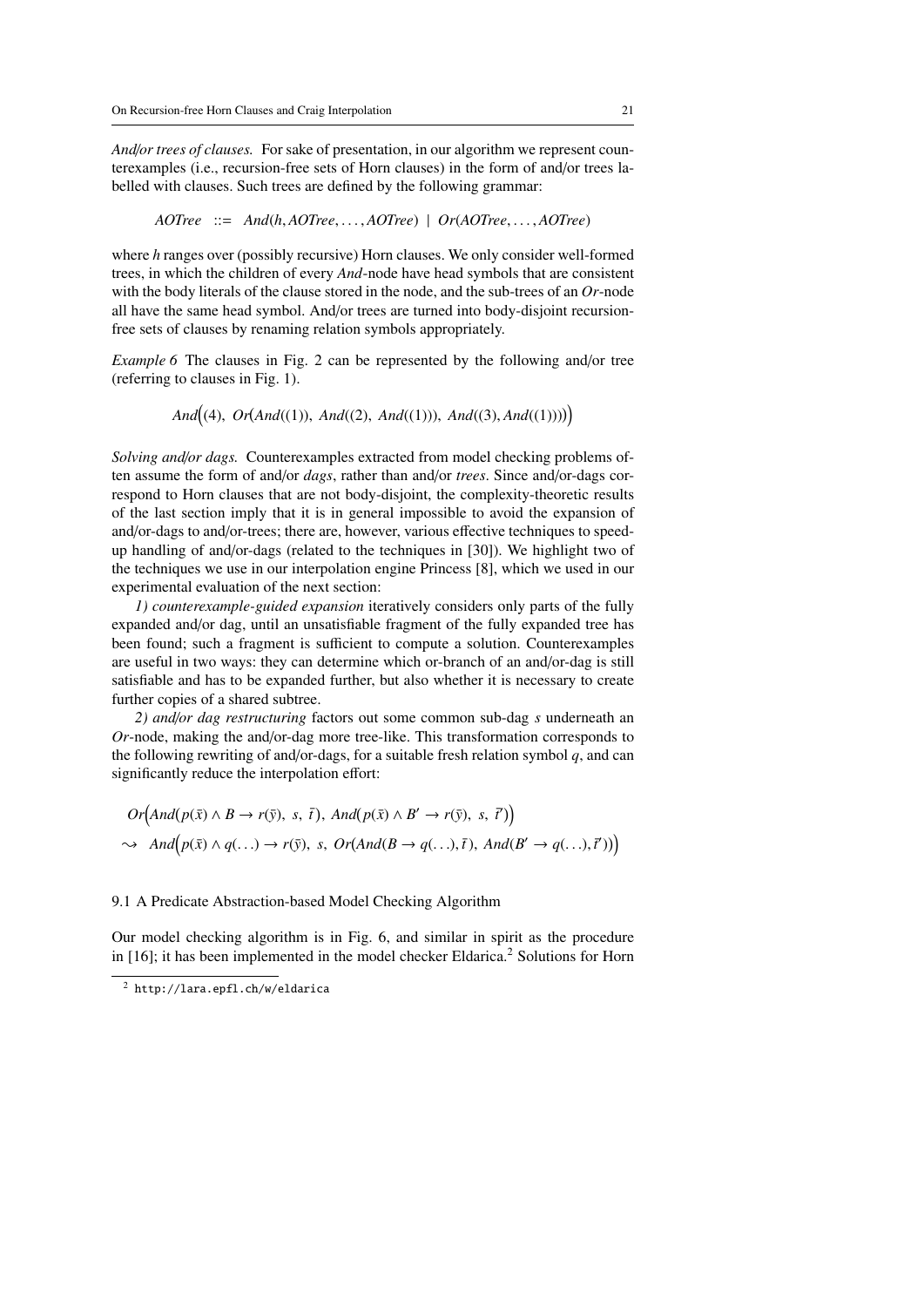clauses are constructed in disjunctive normal form by building an abstract reachability graph over a set of given predicates. When a counterexample is detected (a clause with consistent body literals and head *false*), a theorem prover is used to verify that the counterexample is genuine; spurious counterexamples are eliminated by generating additional predicates by means of disjunctive interpolation.

In Fig. 6,  $\Pi : \mathcal{R} \to \mathcal{P}_{fin}(Constr)$  denotes a mapping from relation symbols to the current (finite) set of predicates used to approximate the relation symbol. Given a (possibly recursive) set HC of Horn clauses, we define an *abstract reachability graph*  $(ARG)$  as a hyper-graph  $(S, E)$ , where

- *<sup>S</sup>* ⊆ {(*p*, *<sup>Q</sup>*) <sup>|</sup> *<sup>p</sup>* ∈ R, *<sup>Q</sup>* <sup>⊆</sup> Π(*p*)} is the set of nodes, each of which is a pair consisting of a relation symbol and a set of predicates.
- $E \subseteq S^* \times \mathcal{H}C \times S$  is the hyper-edge relation, with each edge being labelled with a clause. An edge  $E(\langle s_1, \ldots, s_n \rangle, h, s)$ , with  $h = (C \wedge B_1 \wedge \cdots \wedge B_n \rightarrow H) \in H\mathcal{C}$ , implies that
	- $-s_i = (p_i, Q_i)$  and  $B_i = p_i(\overline{t}_i)$  for all  $i = 1, \ldots, n$ , and  $Q_i = s_i = (n, Q_i)$   $H = p(\overline{t}_i)$  and  $Q_i = s_i \in H(n) \mid C \wedge Q_i$
	- $s = (p, Q), H = p(\bar{t}),$  and  $Q = \{ \phi \in \Pi(p) \mid C \wedge Q_1[\bar{t}_1] \wedge \cdots \wedge Q_n[\bar{t}_n] \models \phi[\bar{t}]\},$ where we write  $Q_i[\bar{t}_i]$  for the conjunction of the predicates  $Q_i$  instantiated for the argument terms *t<sup>i</sup>* .

An ARG (*S*, *<sup>E</sup>*) is called *closed* if the edge relation represents all Horn clauses in *HC*. This means, for every clause  $h = (C \wedge p_1(\bar{t}_1) \wedge \cdots \wedge p_n(\bar{t}_n) \rightarrow H) \in H\mathcal{C}$  and every sequence  $(p_1, Q_1), \ldots, (p_n, Q_n) \in S$  of nodes one of the following properties holds:

- $-C \wedge Q_1[\bar{t}_1] \wedge \cdots \wedge Q_n[\bar{t}_n] \models false$ , or
- there is an edge  $E(\langle (p_1, Q_1), \ldots, (p_n, Q_n) \rangle, C, s)$  such that  $s = (p, Q), H = p(\bar{t}),$ and  $Q = \{\phi \in \Pi(p) \mid C \wedge Q_1[\bar{t}_1] \wedge \cdots \wedge Q_n[\bar{t}_n] \models \phi[\bar{t}]\}.$

Lemma 4 *A set* HC *of Horn clauses has a closed ARG* (*S*, *<sup>E</sup>*) *if and only if* HC *is syntactically solvable.*

*Proof* " $\Rightarrow$ ": Define each relation symbol *p* as the disjunction  $\vee_{(p,Q)\in S} \wedge Q$ . Since *S* is closed under the edge relation, this yields a solution for the set  $\mathcal{HC}$  of Horn clauses.

"⇐": Suppose HC is syntactically solvable, with each relation symbol *p* being mapped to the constraint  $C_p$ . We define the predicate abstraction  $\Pi(p) = \{C_p\}$ , and construct the ARG with nodes  $S = \{(p, C_p)\}\)$ , and the maximum edge relation *E*, which is closed. which is closed.

The function ExtractCEX extracts an and/or-tree representing a set of counterexamples, which can be turned into a recursion-free body-disjoint set of Horn clauses, and solved as described in Sect. 6.1. In general, the tree contains both conjunctions (from clauses with multiple body literals) and disjunctions, generated when following multiple hyper-edges (the case  $|T| > 1$ ). Disjunctions make it possible to eliminate multiple counterexamples simultaneously. The algorithm is parametric in the precise strategy used to compute counterexamples (represented as non-deterministic choice in the pseudo code). The strategies we evaluated in the experiments (shown in the next section) are: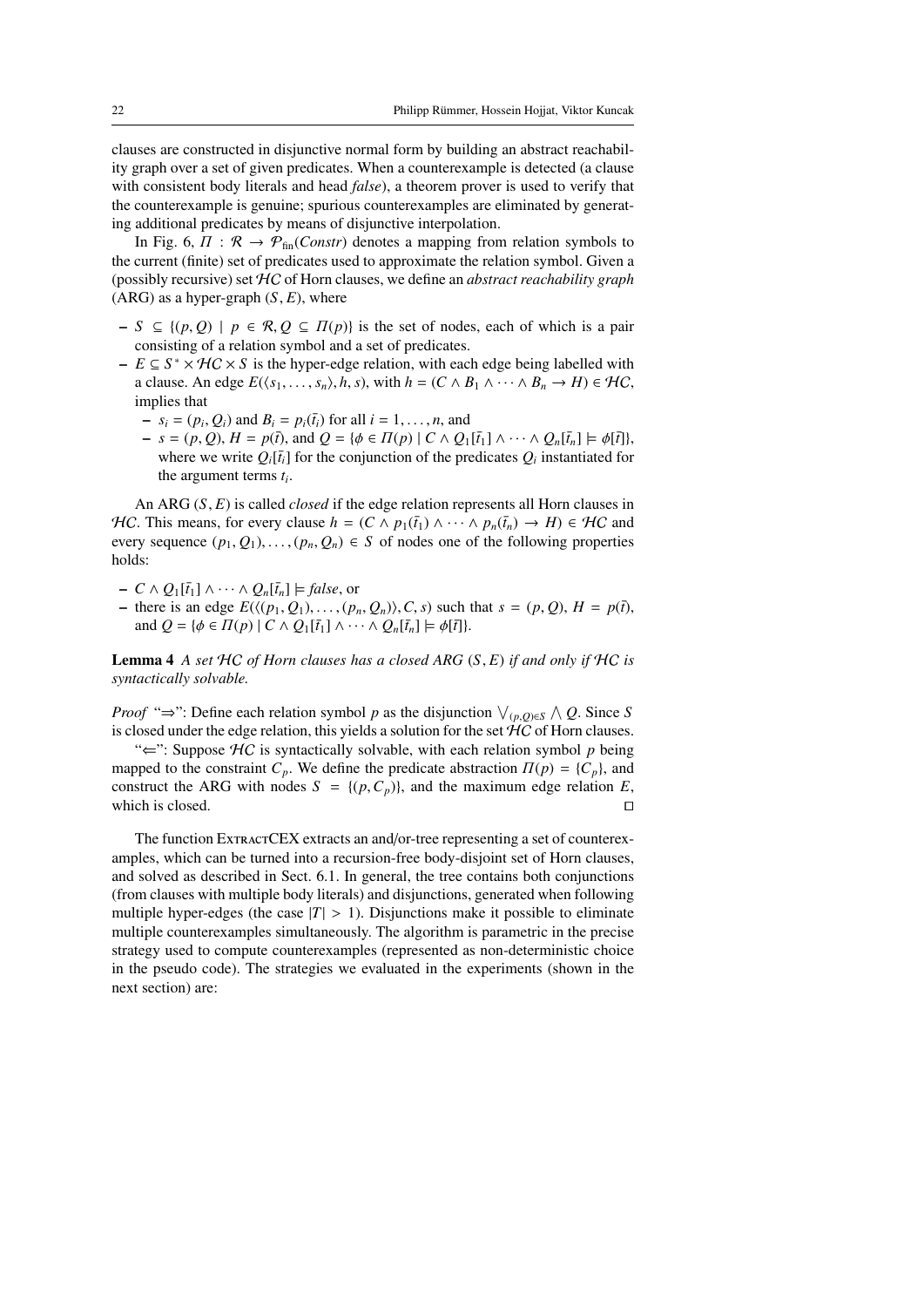$S := \emptyset$ ,  $E := \emptyset$ ,  $\Pi := \{p \mapsto \emptyset \mid p \in \mathcal{R}\}$  . Empty graph, no predicates function CONSTRUCTARG while *true* do **nondet. choose** clause  $h = (C \wedge p_1(\bar{t}_1) \wedge \cdots \wedge p_n(\bar{t}_n) \rightarrow H) \in H\mathcal{C}$ and nodes  $(p_1, Q_1), \ldots, (p_n, Q_n) \in S$ such that  $\neg \exists s. (\langle (p_1, Q_1), \ldots, (p_n, Q_n) \rangle, h, s) \in E$ and  $C \wedge Q_1[\bar{t}_1] \wedge \cdots \wedge Q_n[\bar{t}_n] \not\models false$ if no such clauses and nodes exist then return  $HC$  is solvable end if **if**  $H = false$  then <br>tree :  $= And(b$  EXTRACTCEX(p, Q,) EXTRACTCEX(p, Q) *tree* := *And*(*h*, ExtractCEX(*p*<sub>1</sub>, *Q*<sub>1</sub>), . . . . , ExtractCEX(*p<sub>n</sub>*, *Q<sub>n</sub>*) if tree is unsatisfiable then if *tree* is unsatisfiable then extract disjunctive interpolant from *tree*, add predicates to Π delete part of (*S*, *<sup>E</sup>*) used to construct *tree* else return HC is unsolvable, with counterexample trace *tree* end if else  $\triangleright$  Add edge to ARG then  $H = p(\bar{t})$  $Q := \{\phi \in \Pi(p) \mid \{C\} \cup Q_1 \cup \ldots \cup Q_n \models \phi\}$  $e := (\langle (p_1, Q_1), \ldots, (p_n, Q_n) \rangle, h, (p, Q))$ *S* := *S* ∪ {(*p*, *Q*)}, *E* := *E* ∪ {*e*} end if end while end function function <sup>E</sup>xtractCEX(*root* : *<sup>S</sup>* ) . Extract disjunctive interpolation problem nondet. choose  $\emptyset \neq T \subseteq E$  with  $\forall e \in T$ .  $e = (\square, \square, root)$ **return**  $Or\{ And(h, \text{ERTCEX}(s_1), \ldots, \text{ERTRACTCEX}(s_n)) \mid (s_1, \ldots, s_n) \in T\}$  $(\langle s_1, \ldots, s_n \rangle, h, root) \in T$ 

end function

Fig. 6 Algorithm for construction of abstract reachability graphs.

TI extraction of a single counterexamples with minimal depth

(which means that disjunctive interpolation reduces to Tree Interpolation), and

DI simultaneous extraction of all counterexamples with minimal depth (so that genuine Disjunctive Interpolation is used).

*Example 7* We consider the Horn clauses given in Fig. 1, Sect. 2. Starting with an empty predicate map  $\Pi$ , the function ConstructARG will construct the reachability graph shown on the right (edges are labelled with the clauses from Fig. 1). Since *false* is reachable, function ExtractCEX will be called to extract a counterexample; possible results of executing Ex-TRACTCEX include:



 $tree_1 = And((4), And((1))),$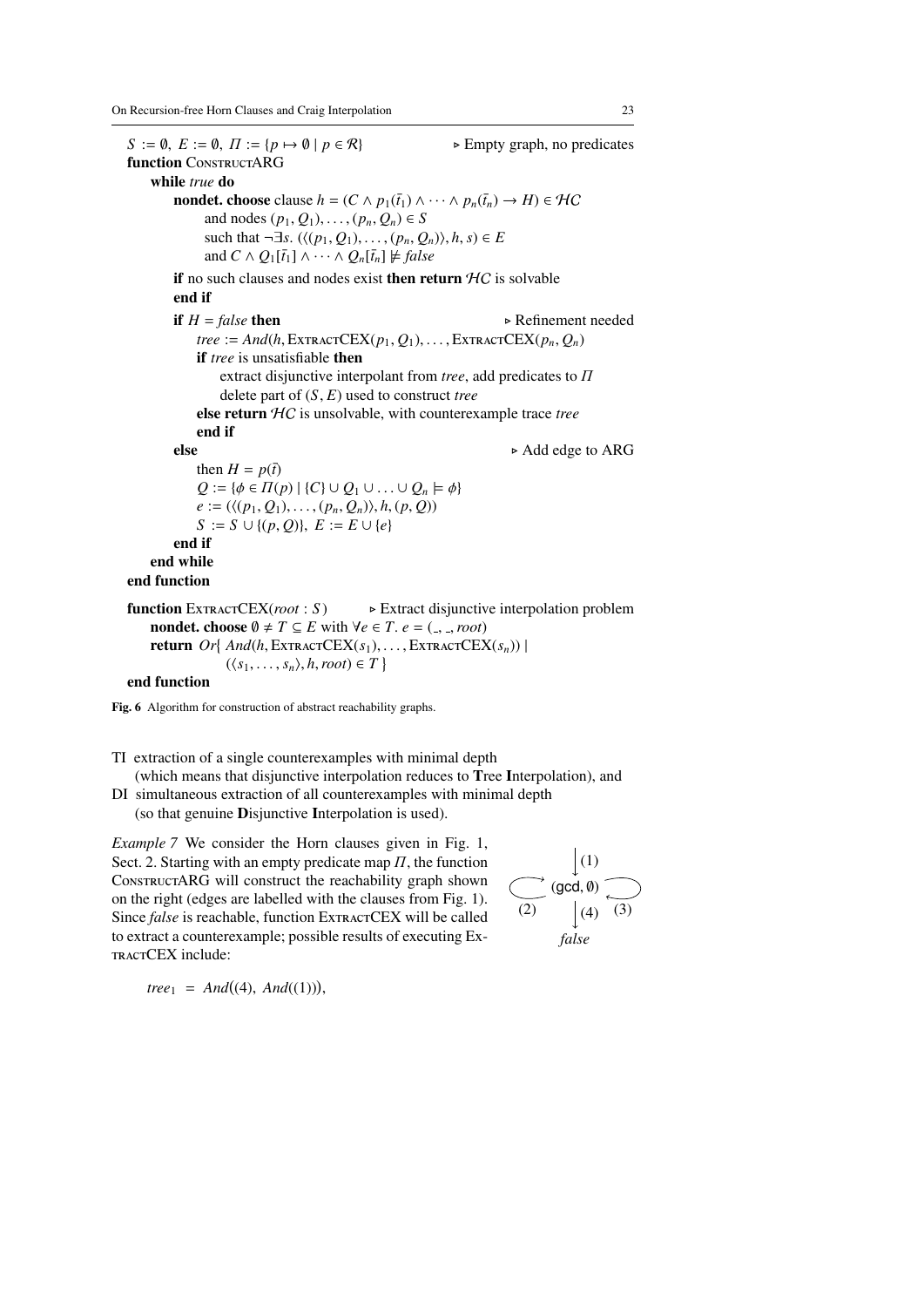| # Benchmarks                               | # Solved |    |    |  |  |  |
|--------------------------------------------|----------|----|----|--|--|--|
|                                            | TI       | DI | 73 |  |  |  |
| (a) Loop Invariants Using Abduction [11]   |          |    |    |  |  |  |
| 46                                         | 30       | 31 | 35 |  |  |  |
| (b) Control Flow and Integer Variables [6] |          |    |    |  |  |  |
| 13                                         |          | 13 | 13 |  |  |  |
| (c) Benchmarks from HSF [16]               |          |    |    |  |  |  |
| 15                                         | 10       | 11 | 11 |  |  |  |
| (d) Benchmarks from [27]                   |          |    |    |  |  |  |
| 56                                         | 56       | 56 | 53 |  |  |  |
| (e) Benchmarks from Reve [12]              |          |    |    |  |  |  |
| 72                                         |          |    | 24 |  |  |  |
|                                            |          |    |    |  |  |  |

Fig. 7 Number of solved benchmarks for  $TI = Tree$  Interpolation,  $DI = Disjunctive$  Interpolation and Z3.



Fig. 8 Comparison of the number of required refinement steps, and the runtime (in seconds), for the case of single counterexamples (TI) and simultaneous extraction of all minimal-depth counterexamples (DI). All experiments were done on an AMD Opteron<sup>TM</sup>Processor 6220 16-core machine with 3GHz and 32Gb of memory. The timeout is 2 minutes.

# *tree*<sup>2</sup> = *And* (4), *Or*(*And*((1)), *And*((2), *And*((1))), *And*((3), *And*((1))))

The counterexample *tree*<sub>2</sub> corresponds to the clauses shown in Fig. 2. Elimination of this counterexample with the help of disjunctive interpolation yields the predicates discussed in Example 5, which are sufficient to construct a closed ARG.

#### 9.2 Experimental Evaluation

We have evaluated our algorithm on a library of more than 200 benchmarks in integer linear arithmetic from 5 different sources: benchmarks that are used in inductive loop invariant generation using abduction [11], control flow and integer variables programs of the International Competition on Software Verification (SVCOMP) [6], the library of benchmarks from the HSF tool [16], benchmarks for consistency analysis of decision-making programs [27], and automatic regression benchmarks [12].

Table 7 gives the total number of benchmarks that the approaches of tree interpolation and disjunctive interpolation can solve in each category. It also gives the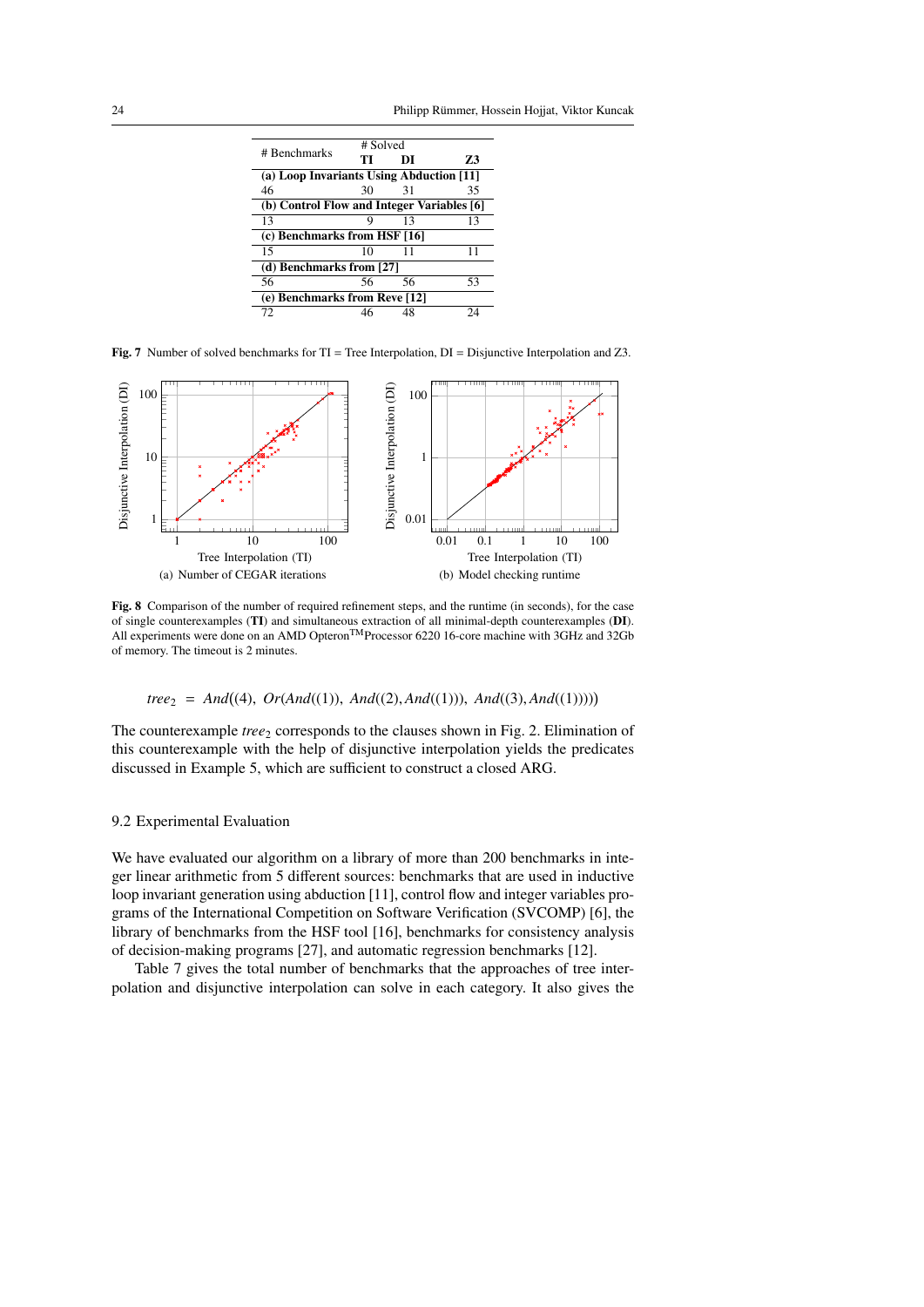number of successfully handled benchmarks for  $Z3<sup>3</sup>$ . Scatter plots comparing the results for the Tree Interpolation and Disjunctive Interpolation runs are given in Fig. 8. These plots compare the execution time and the number of iterations for the benchmarks for which both TI and DI succeed.

The total number of solved problems within the time bounds in Table 7 reveals that in 4 out of 5 categories DI has solved more benchmarks comparing to TI and in one category both approaches could solve all the benchmarks. This means that in general DI is able to converge faster with a smaller number of abstraction refinement steps. Studying the results more closely for the benchmarks that both approaches succeed, we observed that DI consistently led to a smaller number of abstraction refinement steps as the scatter plot in Fig. 8 shows. DI is indeed able to eliminate multiple counterexamples simultaneously, and to rapidly generate predicates that are useful for abstraction. The experiments also showed that there is a trade-off between the time spent generating predicates, and the quality of the predicates. In some benchmarks DI was slower than TI, despite fewer refinement steps. This may change as we make further improvements to our prototype implementation of disjunctive interpolation.

#### 10 Conclusions

We have given a systematic study of different forms of Craig interpolation, the connection between Craig interpolation and fragments of recursion-free Horn clauses, as well the complexity for solving constraints. In addition, we introduced disjunctive interpolation as a new form of Craig interpolation tailored to model checkers based on Horn clauses. Disjunctive interpolation can be identified as solving bodydisjoint systems of recursion-free Horn clauses, and subsumes a number of previous forms of interpolation, including tree interpolation. We believe that the flexibility of disjunctive interpolation is highly beneficial for building interpolation-based model checkers.

*Acknowledgements* We would like to thank Shaz Qadeer for discussions about the complexity of checking bounded recursive programs.

#### References

- 1. Albarghouthi, A., Gurfinkel, A., Chechik, M.: Craig interpretation. In: SAS (2012)
- 2. Albarghouthi, A., Gurfinkel, A., Chechik, M.: Whale: An interpolation-based algorithm for interprocedural verification. In: VMCAI, pp. 39–55 (2012)
- 3. Ball, T., Podelski, A., Rajamani, S.K.: Relative completeness of abstraction refinement for software model checking. In: TACAS'02, *LNCS*, vol. 2280, p. 158 (2002)
- 4. Banda, G., Gallagher, J.P.: Analysis of linear hybrid systems in clp. In: Hanus [20], pp. 55–70. DOI 10.1007/978-3-642-00515-2\ 5
- 5. Beyene, T.A., Popeea, C., Rybalchenko, A.: Solving existentially quantified Horn clauses. In: CAV (2013)
- 6. Beyer, D.: Status report on software verification (competition summary sv-comp 2014). In: TACAS, pp. 373–388 (2014)

<sup>3</sup> http://z3.codeplex.com, version 4.3.2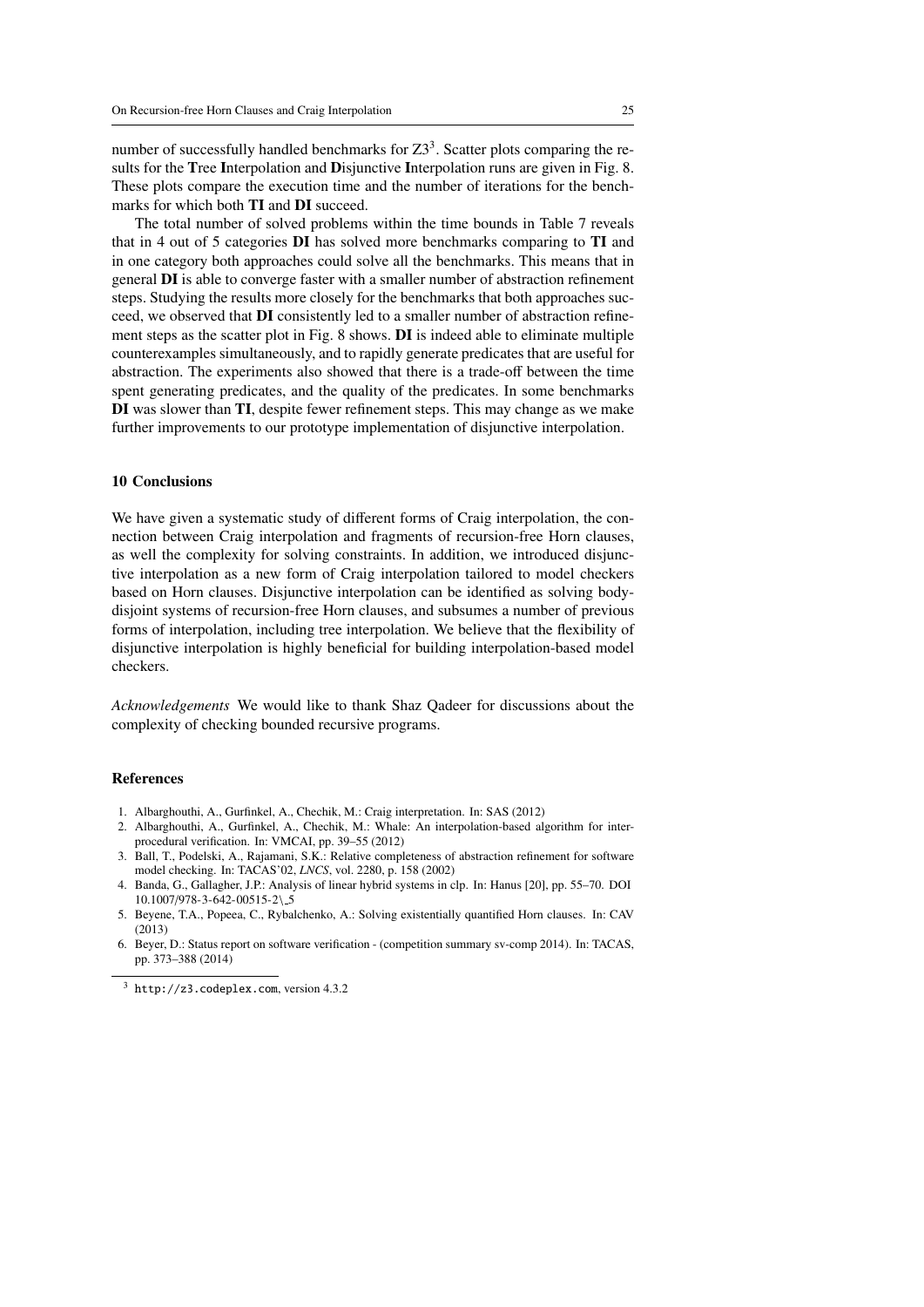- 7. Bjørner, N., McMillan, K.L., Rybalchenko, A.: On solving universally quantified Horn clauses. In: SAS (2013)
- 8. Brillout, A., Kroening, D., Rümmer, P., Wahl, T.: An interpolating sequent calculus for quantifier-free Presburger arithmetic. Journal of Automated Reasoning 47, 341–367 (2011). URL http://dx.doi. org/10.1007/s10817-011-9237-y
- 9. Cimatti, A., Griggio, A., Sebastiani, R.: Efficient generation of Craig interpolants in satisfiability modulo theories. ACM Trans. Comput. Log. 12(1), 7 (2010)
- 10. Craig, W.: Linear reasoning. A new form of the Herbrand-Gentzen theorem. The Journal of Symbolic Logic 22(3), 250–268 (1957)
- 11. Dillig, I., Dillig, T., Li, B., McMillan, K.L.: Inductive invariant generation via abductive inference. In: OOPSLA, pp. 443–456 (2013)
- 12. Felsing, D., Grebing, S., Klebanov, V., Rummer, P., Ulbrich, M.: Automating regression verification. ¨ In: I. Crnkovic, M. Chechik, P. Grünbacher (eds.) ACM/IEEE International Conference on Automated Software Engineering, ASE, pp. 349–360. ACM (2014)
- 13. Fioravanti, F., Pettorossi, A., Proietti, M., Senni, V.: Generalization strategies for the verification of infinite state systems. TPLP 13(2), 175–199 (2013). DOI 10.1017/S1471068411000627
- 14. Godefroid, P., Yannakakis, M.: Analysis of boolean programs. In: TACAS, pp. 214–229 (2013)
- 15. Graf, S., Saidi, H.: Construction of abstract state graphs with PVS. In: CAV (1997)
- 16. Grebenshchikov, S., Lopes, N.P., Popeea, C., Rybalchenko, A.: Synthesizing software verifiers from proof rules. In: PLDI (2012)
- 17. Gupta, A., Popeea, C., Rybalchenko, A.: Predicate abstraction and refinement for verifying multithreaded programs. In: POPL (2011)
- 18. Gupta, A., Popeea, C., Rybalchenko, A.: Solving recursion-free Horn clauses over LI+UIF. In: APLAS, pp. 188–203 (2011)
- 19. Gupta, A., Popeea, C., Rybalchenko, A.: Generalised interpolation by solving recursion-free Horn clauses. CoRR abs/1303.7378 (2013)
- 20. Hanus, M. (ed.): Logic-Based Program Synthesis and Transformation, 18th International Symposium, LOPSTR 2008, Valencia, Spain, July 17-18, 2008, Revised Selected Papers, *Lecture Notes in Computer Science*, vol. 5438. Springer (2009)
- 21. Heizmann, M., Hoenicke, J., Podelski, A.: Nested interpolants. In: POPL (2010)
- 22. Henzinger, T.A., Jhala, R., Majumdar, R., McMillan, K.L.: Abstractions from proofs. In: POPL, pp. 232–244. ACM (2004)
- 23. Hoder, K., Bjørner, N.: Generalized property directed reachability. In: SAT (2012)
- 24. Hojjat, H., Iosif, R., Konečný, F., Kuncak, V., Rümmer, P.: Accelerating interpolants. In: Automated Technology for Verification and Analysis (ATVA) (2012)
- 25. Jhala, R., Majumdar, R., Rybalchenko, A.: HMC: Verifying functional programs using abstract interpreters. In: CAV (2011)
- 26. Kafle, B., Gallagher, J.P.: Convex polyhedral abstractions, specialisation and property-based predicate splitting in Horn clause verification. In: Workshop on Horn Clauses for Verification and Synthesis (2014)
- 27. Kincaid, Z.: LIA Horn benchmarks.
- https://svn.sosy-lab.org/software/sv-benchmarks/trunk/clauses/LIA/Zachary/
- 28. Komuravelli, A., Gurfinkel, A., Chaki, S.: SMT-based model checking for recursive programs. In: A. Biere, R. Bloem (eds.) CAV, *Lecture Notes in Computer Science*, vol. 8559, pp. 17–34. Springer (2014)
- 29. Komuravelli, A., Gurfinkel, A., Chaki, S., Clarke, E.M.: Automatic abstraction in SMT-based unbounded software model checking. In: Sharygina and Veith [42], pp. 846–862
- 30. Lal, A., Qadeer, S., Lahiri, S.K.: Corral: A solver for reachability modulo theories. In: CAV (2012) 31. McMillan, K.L.: iZ3 documentation.
- http://research.microsoft.com/en-us/um/redmond/projects/z3/iz3documentation. html
- 32. McMillan, K.L.: Interpolation and SAT-based model checking. In: CAV (2003)
- 33. McMillan, K.L.: Lazy abstraction with interpolants. In: CAV (2006)
- 34. McMillan, K.L., Rybalchenko, A.: Solving constrained Horn clauses using interpolation. Tech. Rep. MSR-TR-2013-6, Microsoft Research (2013)
- 35. Mendez-Lojo, M., Navas, J.A., Hermenegildo, M.V.: A flexible, (C)LP-based approach to the analysis ´ of object-oriented programs. In: LOPSTR, pp. 154–168 (2007)
- 36. Peralta, J.C., Gallagher, J.P., Saglam, H.: Analysis of imperative programs through analysis of constraint logic programs. In: SAS (1998)